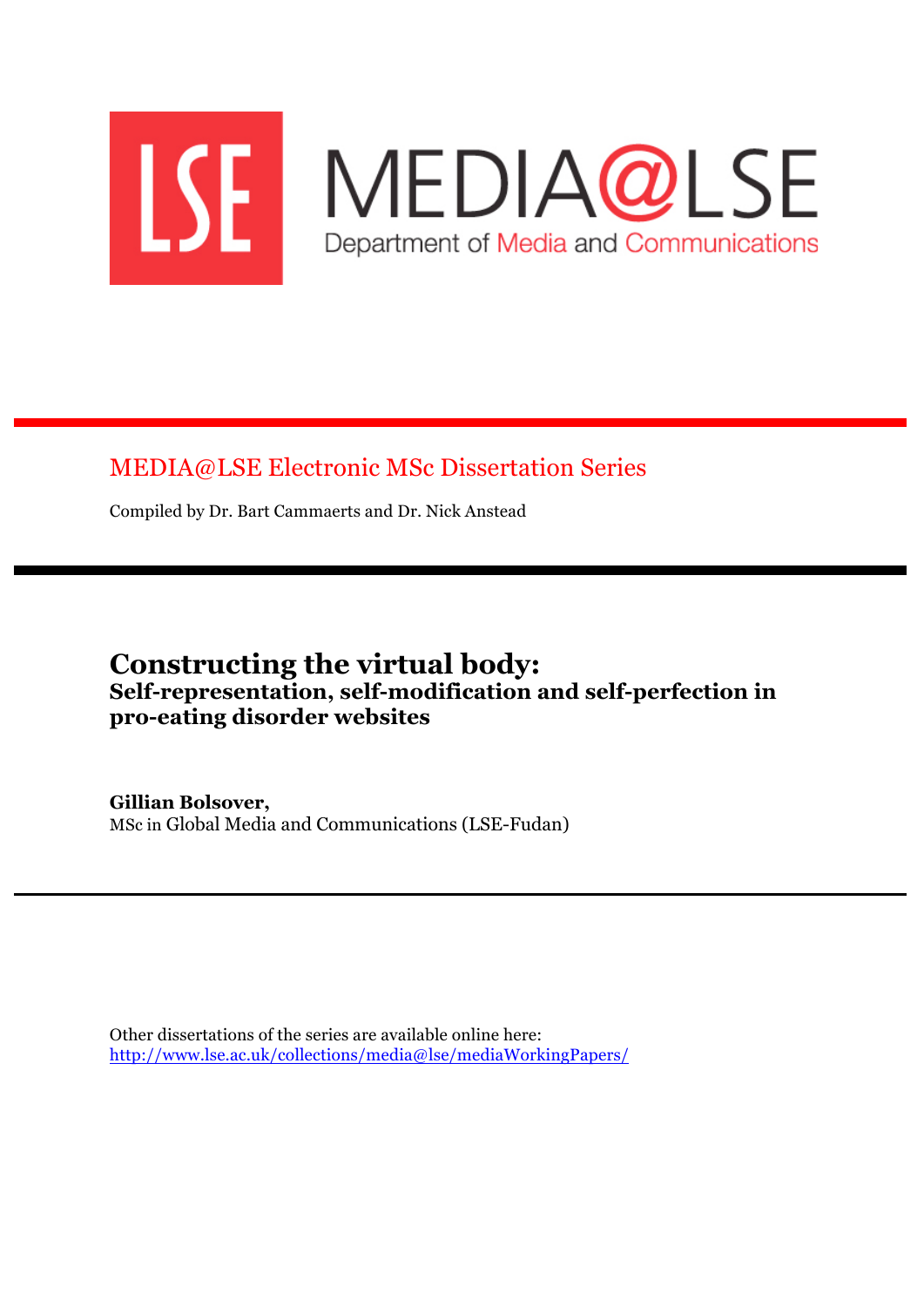**Dissertation submitted to the Department of Media and Communications, London School of Economics and Political Science, August 2010, in partial fulfilment of the requirements for the MSc in Global Media and Communications (LSE-Fudan). Supervised by Dr Shani Orgad.**

Published by Media@LSE, London School of Economics and Political Science ('LSE'), Houghton Street, London WC2A 2AE. The LSE is a School of the University of London. It is a Charity and is incorporated in England as a company limited by guarantee under the Companies Act (Reg number 70527).

Copyright in editorial matter, LSE © 2011

Copyright, Gillian Bolsover © 2011. The authors have asserted their moral rights.

All rights reserved. No part of this publication may be reproduced, stored in a retrieval system or transmitted in any form or by any means without the prior permission in writing of the publisher nor be issued to the public or circulated in any form of binding or cover other than that in which it is published. In the interests of providing a free flow of debate, views expressed in this dissertation are not necessarily those of the compilers or the LSE.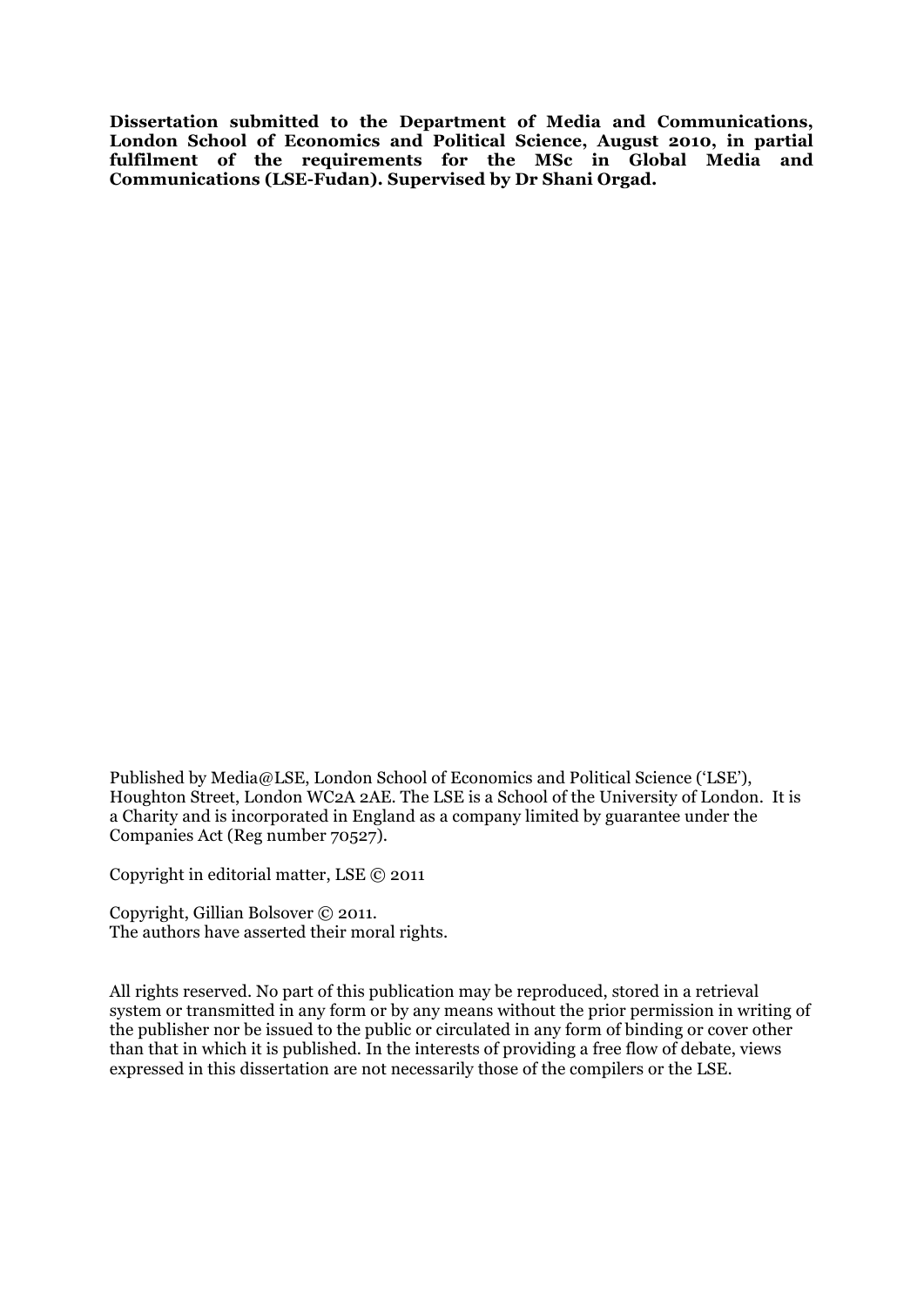# **Constructing the virtual body: Self-representation, self-modification and self-perfection in pro-eating disorder websites**

# **Gillian Bolsover**

### **ABSTRACT**

Reshaping the body is a characteristically modern pursuit, an essential part of the quest for self-identity. As interpersonal communications have moved online, the way the body is represented and understood on the Internet has become a central issue. There is, however, some concern that the objectification of the body and the fragmented nature of communication structures have had a negative psychological effect, leading to increased rates of loneliness and body dissatisfaction. The increased number of individuals with disordered eating practices is often seen as a result of the changing social forces that construct individual bodies.

This research project uses discourse analysis to investigate the way members of one proeating disorder website represent their bodies online, combining theories of the body as an object of identity expression with research into online embodiment and self-representation.

This research finds that website members see their bodies as communicatory tools. Expressing feelings of isolation and voicelessness in regard to their offline lives, they make connections online based on the similarity of their offline bodies and common body modification goals. The website becomes a substitute home, where the body's representation can be highly controlled. This body often feels more genuine and representative of the individual than the emotional, offline body. Kept secret offline, this Internet-based schema for understanding the body appears to have significant effects on the offline bodies of members.

As part of pro-eating disorder movement, members are trying to take control of the social construction of their bodies, rejecting medical, mass-media and social definitions of normal and abnormal bodies. Online, the diseases of anorexia and bulimia are personified in female form as the idols of a cult-like movement. Representations of members' bodies become successive iterations in negotiating and bounding group membership and ideas of the elite perfect body.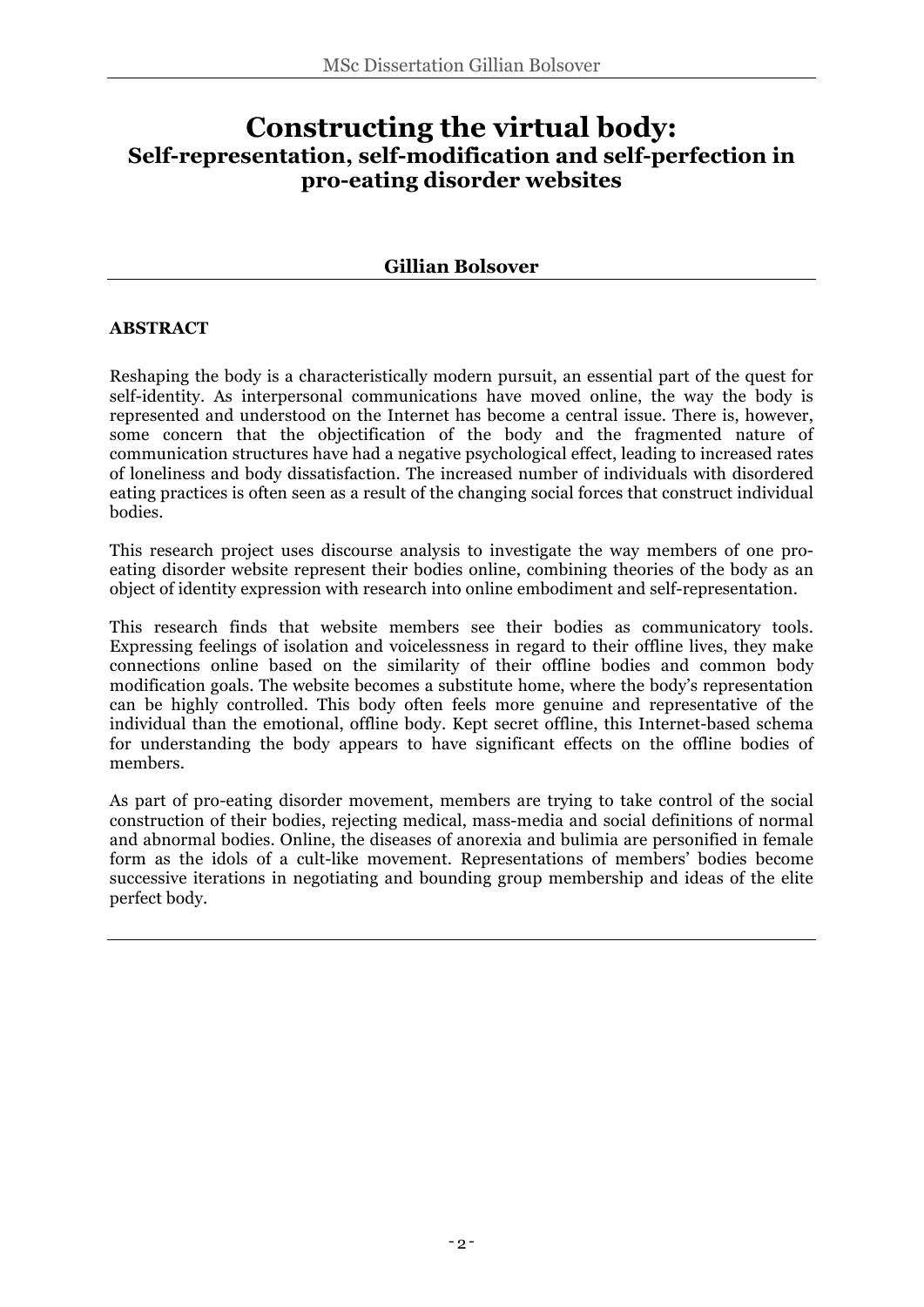# **INTRODUCTION**

'What would life be without Facebook? Like a sky without stars' (Wijaya Abundjani, Indonesia - Quoted in Fletcher, 2010)

For citizens of the modern mediapolis, life is increasingly lived online and everyday life is inexorably intertwined with online activity. Ninety-three percent of Americans between the ages of 12 and 29 regularly spend time on the Internet (Pew, 2010). British people spend more than one-third of their leisure time online (TNS, 20008) and the average Australian spends almost seven hours each month on social networking sites (Nielsen, 2010).

The rise of social networking sites marks a coming of age of identity on the Internet. These sites provide a highly structured mirror of offline social spaces, allowing users to create public or semi-public profiles with codified connections to others (Boyd & Ellison, 2008: 211). To a greater or lesser extent, these sites require users to put their transfer their offline identities online. For instance the market leader, Facebook (2010), states that members must keep their contact information up to date and provide no false information.

While firmly based in offline bodies, online communication may allow new possibilities for self-representations and identity construction. The increased prevalence of online communication can also be seen as part of wider debates about the breakdown of traditional social and familial structures, the rise of niche communities, and an increased diversity and fragmentation of lifestyle choices. While the effects of this changed communicatory structure remain to be seen, understanding these changes it is an especially salient question in regards to young people who, while still in the process of forming their identities, are the largest population of social networking site users.

This research examines the way that individuals represent their bodies online on one particular social networking site. This is a pro-eating disorder website, in which (primarily) young, Western women seek support in developing, maintaining, and coping with the behaviours necessary to become extremely thin. They upload photos of themselves for comment and critique, share stories in their blogs, seek support in forums and find 'thinspiration' in quotes, pictures and artwork.

Eating disorders are generally understood as a modern, Western phenomenon, aberrant psychological responses to conditions of overabundance and an overemphasis on thinness, beauty and body malleability. The pro-eating disorder movement is an entirely online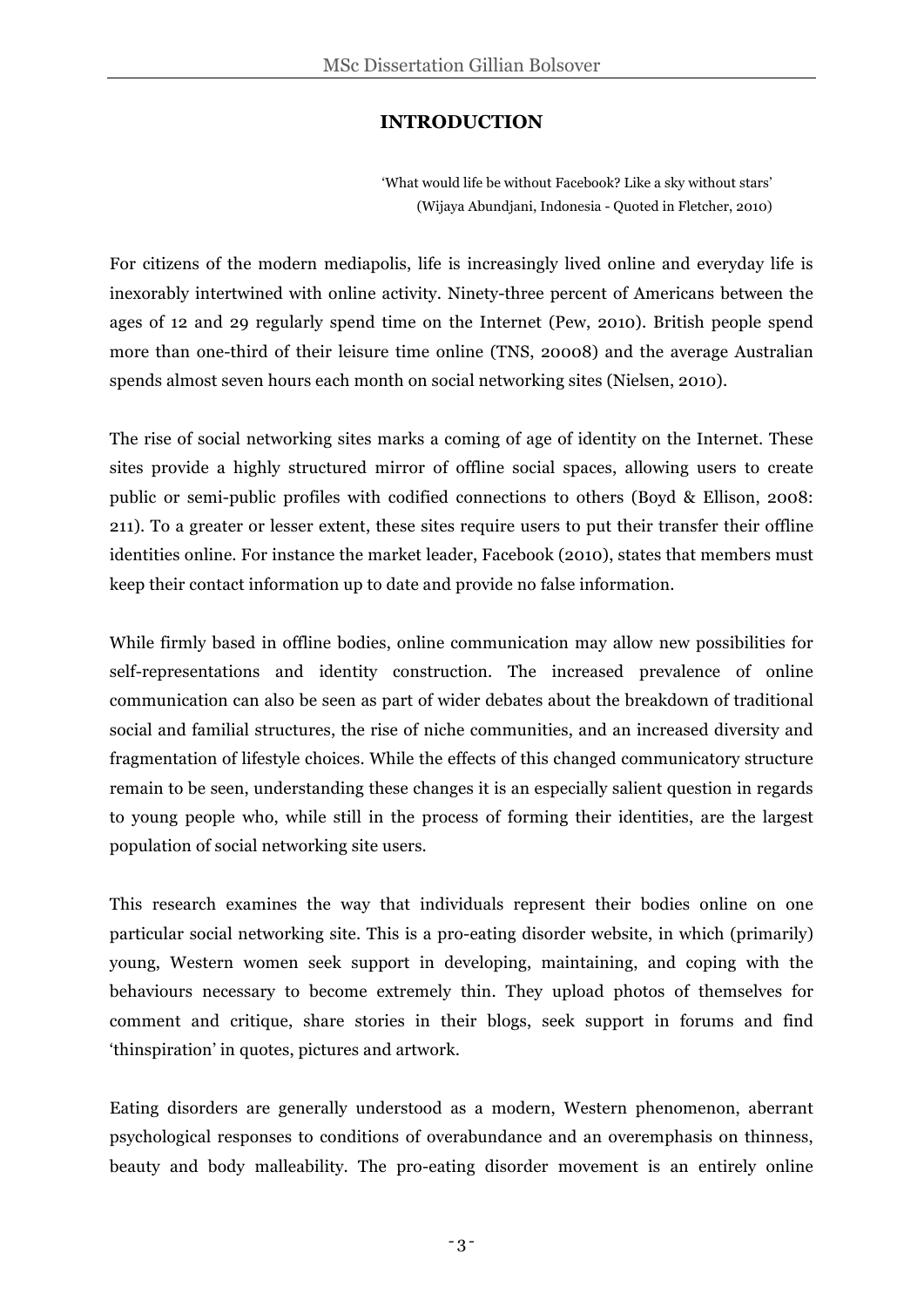phenomenon. Arguing that eating disorders are a lifestyle choice rather than a disease, they seek to provide a supportive environment for those who choose this lifestyle. Although it is impossible to know the full extent of their offline effects, experimental studies have shown that participation in these websites changes the way viewers feel about their offline bodies, helps individuals pursue and maintain eating disorders, and hide these practices from their families and friends (Bardone-Cone & Cass, 2007; Borzekowski, Schenk, Wilson, & Peebles, 2010).

While this site is simply one of a myriad of niche social networking sites, it is linked to serious and deadly diseases, afflicting the young and vulnerable and seemingly intertwined with modernity. An examination of how users represent their bodies on this site can help shed light on how the body is understood by the numerous individuals with disordered eating patterns and the way that highly-mediated individual bodies can be reshaped through online communication and interaction.

# **A note on terminology**

There are three medically-defined eating disorders: anorexia, characterized by a refusal to maintain a healthy weight; bulimia, characterized by cycles of binging and purging often through self-induced vomiting or the use of laxatives; and binge eating disorder. The most common medical diagnosis is, however, a non-specified or hybrid eating disorder (Palmer, 2001: 18).

The behaviours associated with eating disorders (binging, purging, chronic dieting, caloric restriction and over exercising) are far more common than the disorders themselves. Many individuals engage in these behaviours in the pursuit of low body weights without the full spectrum of psychological traits associated with the disorders (Bordo, 186). Dieting and body image concerns are accepted as normal and non-eating disordered individuals often talk about their bodies in the same terms as those with diagnosed eating disorders (Hesse-Biber, 1996). While this paper will use medical terminology where appropriate, it will more frequently use the term disordered eating, which includes but is not limited to medically diagnosable disorders.

These websites are commonly referred to as pro-eating disorder, pro-anorexia, pro-bulimia, pro-ana or pro-mia. However, not all these sites explicitly encourage eating disorders and many display conflicting feelings about disordered eating (Borzekowski et al., 2010). Not all visitors to these sites have medically defined eating disorders or desire extremely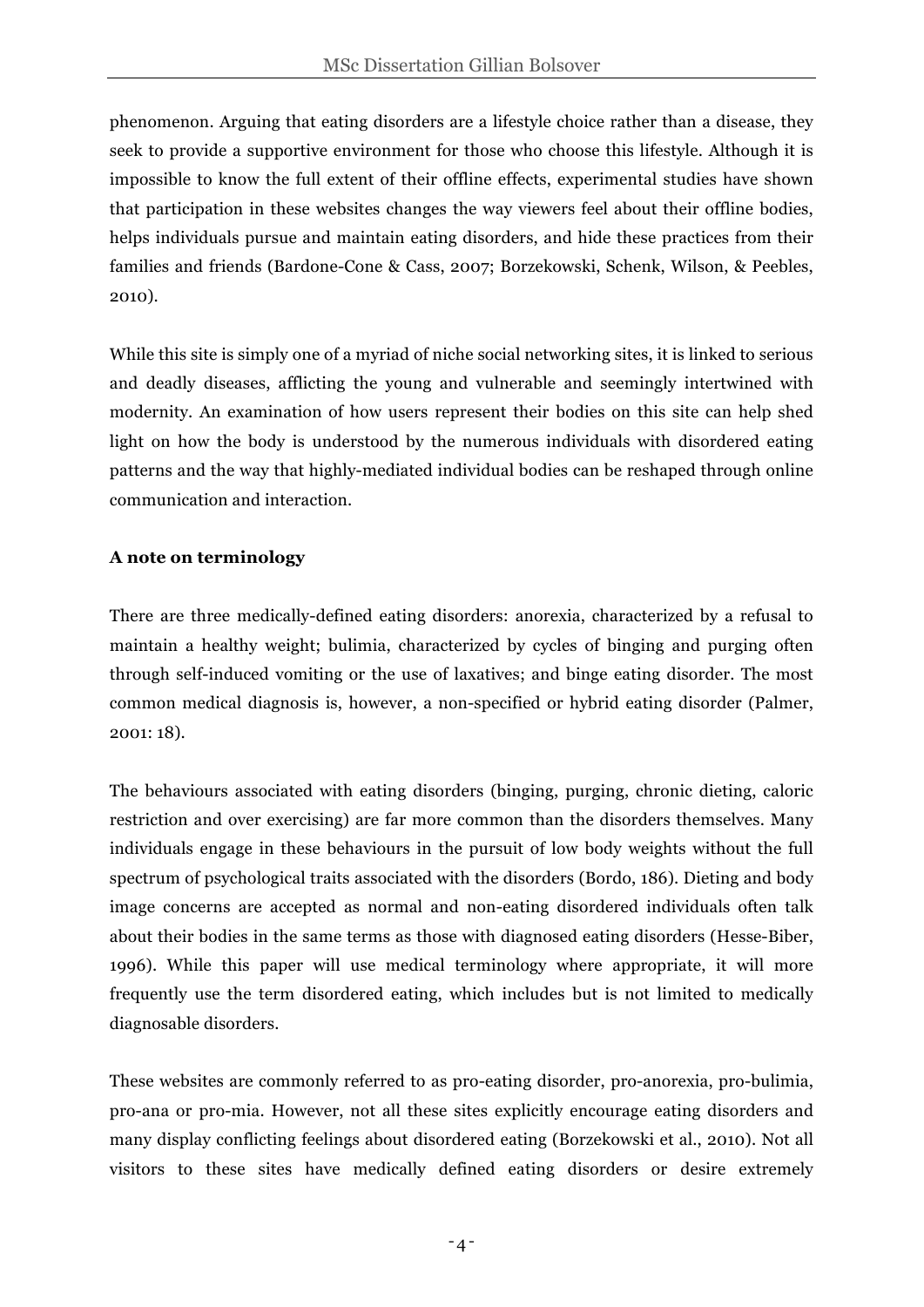underweight bodies; instead participation allows them to 'don the symbolic language' of eating disorders (Johnson, 2003: 46). What links these sites, however, is the language and images they use to represent and define physical bodies and it is these communication patterns that are the subject of this research.

# **THEORETICAL BASIS**

### **The Malleable Modern Body**

'Society purports false assumptions that the body is infinitely malleable and that an imperfect body reflects an imperfect self.'

(Rathner, 2001, p 101)

The corporeal body is the site of the individual within the material world. It is both an object and a target of power, a biological system and a social construction. Individual ideas of what bodies are and are capable of doing are shaped by societal values, but also seem constrained by biological imperatives. The extent to which biological understandings of the body are socially constructed is a subject of considerable debate. Biologically, disordered eating is described as resulting from hormonal imbalances, genetic traits and environmental conditions. However, categorizations of disease and normality can also be seen as socially constructed, part of the configuration of power within society.

Societal influence on individual bodies can be understood in different ways. Foucault theorizes self-regulation as a result of societal influences so strong they are unconsciously internalized (Sturken & Cartwright, 2001: 98). However, self-regulation can also be seen as a byproduct of vague and fragmented societal standards, resulting in the need to use the body as a communication device to define identity and social position (Stårderud, 2001: 38). The disordered eater can thus be seen as someone who has over-internalized societal demands for thinness (an individual, psychological problem) or as one caught at the crossroads between conflicting societal messages (a problem with societal standards).

The proliferation of opportunities to reshape the body can be seen as both liberating and repressive. While the vast majority of individuals pursue body modification willingly, the multimillion-dollar industries that facilitate these changes actively promote selfdissatisfaction (McRobbie, 2009: 62). To a certain extent, the existence of options for body modification means individuals must pursue desirable bodies or risk signalling they do not care how others perceive them. In the case of disordered eating, the debate over personal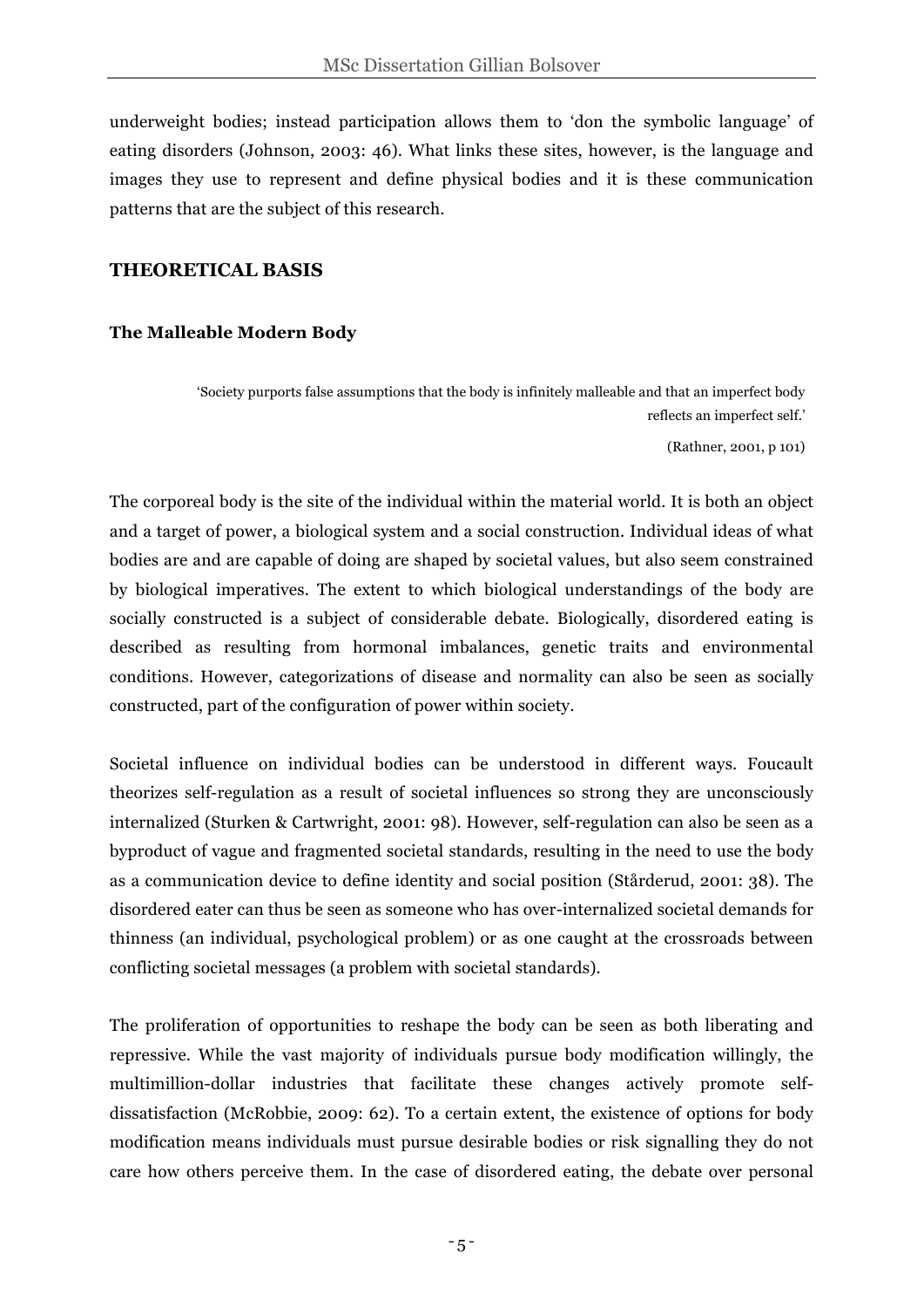choice and cultivated dissatisfaction is extremely prominent, given the long-term health consequences and possibility of death. However, the freedom not to eat has also been powerfully liberating in the context of political hunger strikes, and modern disordered eaters can be seen in similar terms, protesting repressive familial or cultural conditions (Lee, 2001: 48).

Lending support to the idea of a socially constructed body is the fact that the proliferation of options to remake the body seems to have resulted in an ever-increasing convergence of bodies toward a particular societal ideal. This ideal varies culturally and as Western culture has spread the body ideal and body relationship embedded in this culture has apparently spread with it, with increasing rates of eating disorders in areas adopting western cultural values (Nasser, Katzman & Gordon, 2001). However, these changes may be due to the way normal and abnormal are understood rather than a fundamental change in behaviours.

The promise of body remodeling may ultimately be an illusion. The legacy of pop-singer Michael Jackson's high-profile health problems due to frequent surgical procedures to lighten his skin and remake his features gave public face to the consequences body modification (Lacayo, 2009). Despite powerful self and social construction forces, the body subjected to too great standardization 'opposes and shows the conditions of functioning proper to an organism.' (Foucault, 1975/1979: 156). Yet as cases of death due to anorexia show, it is also possible for the organism's proper functioning to be subsumed by the individual's desire to refashion their body.

# **Thin Bodies**

'Nothing tastes as good as skinny feels.' (Supermodel Kate Moss, Quoted in Costello, 2009)

Thinness is just one part of a package of gendered, racialized, sexualized and class-based attributes commonly used as symbols of supposed inner traits. There is a tendency to simplify thinness as representing 'restraint, moderation and self-control' and fatness as 'moral failure, the inability to delay gratification, poor impulse control, greed and self-indulgence' (Hesse-Biber, 1996: 4). However, the thin body symbolizes different things for men and women, gay and straight men, Westerners and Asians, black and white women, and among different classes and professions. The particular self-representational package associated with proeating disorder websites is most common in young, Western, middle- and upper-class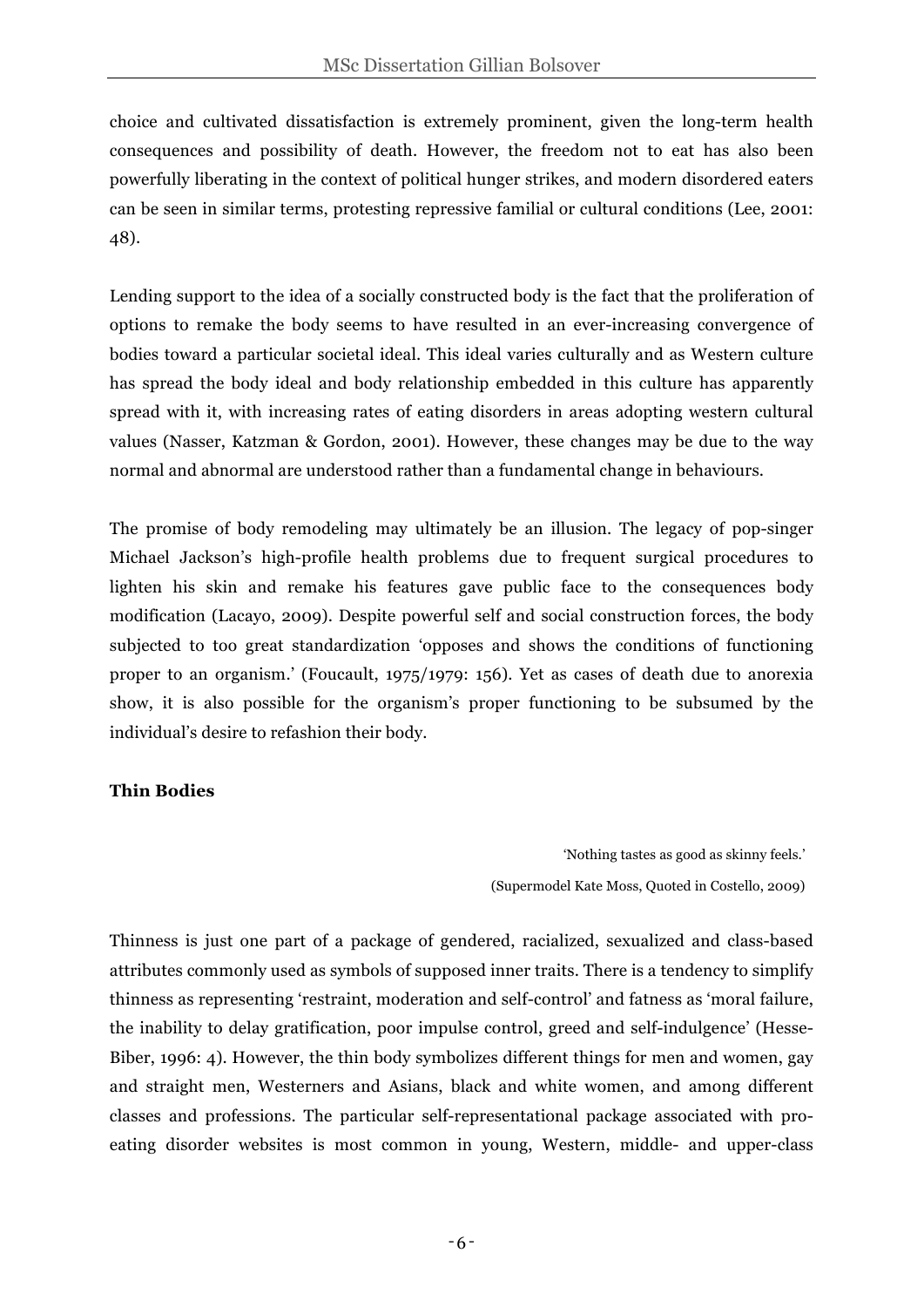females. However, the beauty goals formerly confined to this demographic have spread to non-Western individuals, men, working class women and pre-teens (ibid).

Attempts to understand why thinness has become so desirable can be divided into three broad categories. Biologically, it is argued that plumpness was a good signal of health during conditions of scarcity, and common infectious and chronic diseases; now under conditions of abundance, thinness is a better signal of health. Those who take thinness to the extreme are seen as sick and in need of treatment but this perspective does not see a widespread societal problem.

In contrast, proponents of social construction often investigate the desirability of thinness either from the perspective of who benefits or the perspective of how it is represented. Female thinness has been theorized as a rejection of the reproductive, maternal body (Bordo, 1993: 206) or as a strategy to emphasize fragility and reduce the apparent threat to men's economic and social positions (McRobbie, 2009: 67). Both these perspectives give agency to those who pursue thinness by explaining why it is socially rewarded.

Other studies ascribe tremendous power to the media and economic interests in encouraging thinness. The glorification of thinness is seen as an economic strategy to increase consumption of diet products and surgical procedures, working in tandem with calls to eat and enjoy to create a cycle of continual consumption (Hesse-Biber, 1996: 35). Thinness can also be seen as part of celebrity culture, where a particular beauty package elevates celebrities over others (Groesz, Levine & Murnen, 2002).

However, this focus on thinness obscures a wider social phenomenon of bodily control. A study of emotional responses to pro-anorexia websites found an almost identical decrease in self-perception in a control population that viewed female fashion websites with normal size models, suggesting negative self-image is related to the way the body is understood rather than simply exposure to thin bodies (Bardone-Cone & Cass, 2007).

Susan Bordo points out that anorexics often do not see themselves as fat overall, but focus on specific fleshy body parts such as the stomach, breasts and thighs (1993: 189). She argues that eating disorders should be seen in the same light as bodybuilding and exercise, attempts to control the tumultuous inner body and ensure a desirable outward appearance.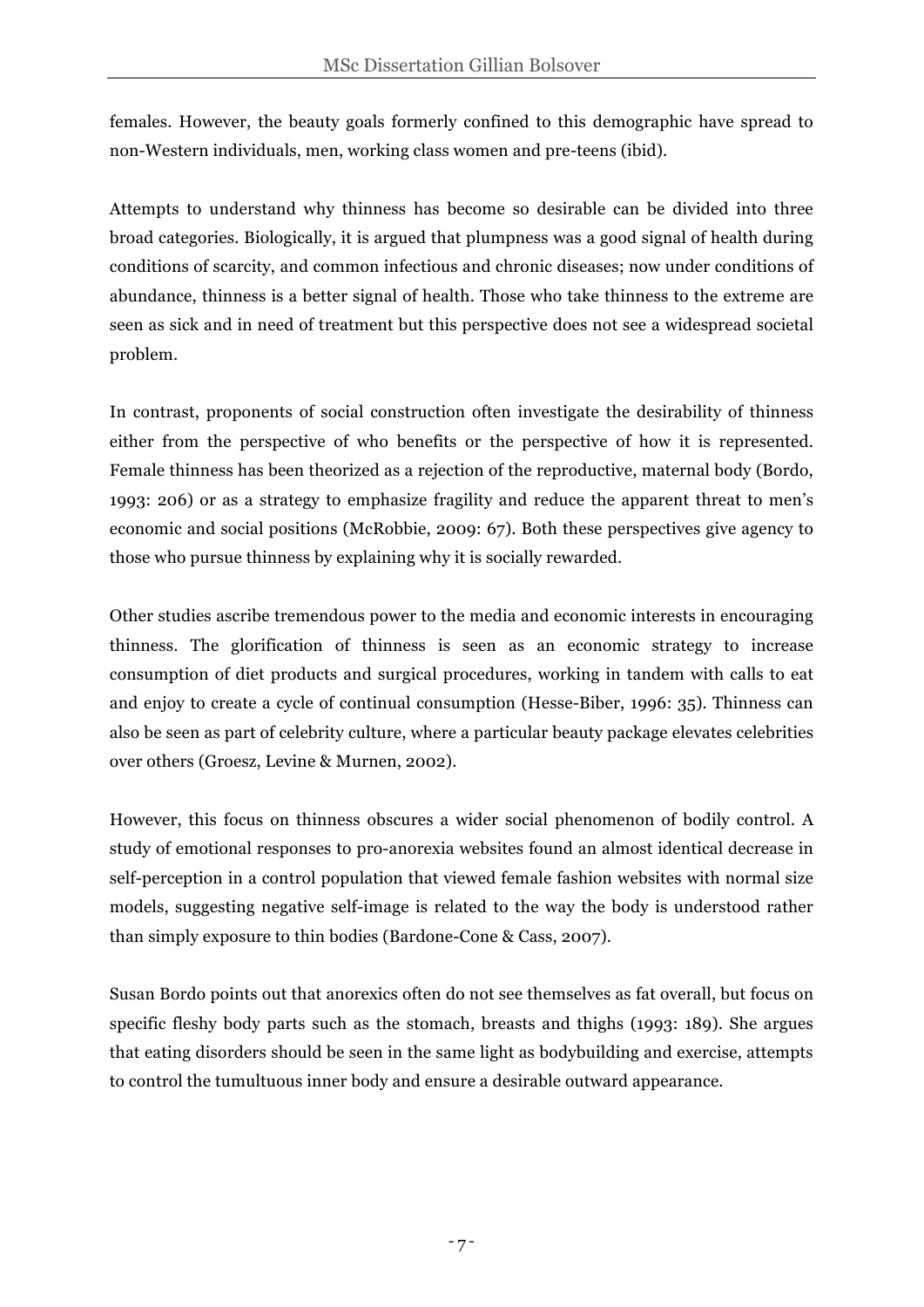# **Eating normally, eating abnormally**

'Food is a blinding fetish in our culture… We simply do not know the uses of food, and our ignorance is explosively dangerous.' (Douglas, 1982: 123)

Food is one of the most basic aspects of life, its production, preparation and consumption wrapped in structures of economic and social power (Probyn, 2000). Food is the cause of and the answer to problems, both a reward and a vice. As individuals have become distanciated from food production and preparation, the rituals and etiquette that once governed food consumption as a social practice have been devalued (Esterik, 2001: 22). Definitions of normal and abnormal eating have changed and dieting is now seen as normal behaviour, even among individuals who are not overweight (Hesse-Biber, 1996: 14).

In addition to social categories of normal and abnormal eating, are the medical classifications of disordered eating. These disorders are considered a relatively new phenomenon with anorexia an obscure disease until about 1960 and, the now more common, bulimia unknown before the 1970s (Gordon, 2001: 1). However, food refusal, from religious fasting to political protest, has a long and complex history; it is possible through historical analysis to identify similar eating behaviours under different monikers (Di Nicola, 1990).

Medically, eating disorders are understood as diseases. An individual with an eating disorder is abnormal and should be rehabilitated so that they can be reintegrated into social life as productive economic units (Vocks, 2010). As such, medical research studies the causes and possible solutions to eating disorders at an individual level (Bulik, 2001; Schur et al., 2009).

Social theories, in contrast, understand disordered eating as a perfectly logical response to a society that rewards thinness (Hesse-Biber, 1996). This research, including a large body of feminist theory, sees disordered eating as the byproduct of a system of gender and media oppression. Rather than the normal/abnormal distinction of the medical model, social theories draw parallels between disordered eaters and others based on their internalization of certain societal values. Bordo theorizes eating disorders on a scale between the conflicting societal demands of consumption and control: anorexia representing extreme control; overeating, extreme consumption; and bulimia as the 'characteristically modern personality construction' that attempts to balance control and consumption (1993: 201).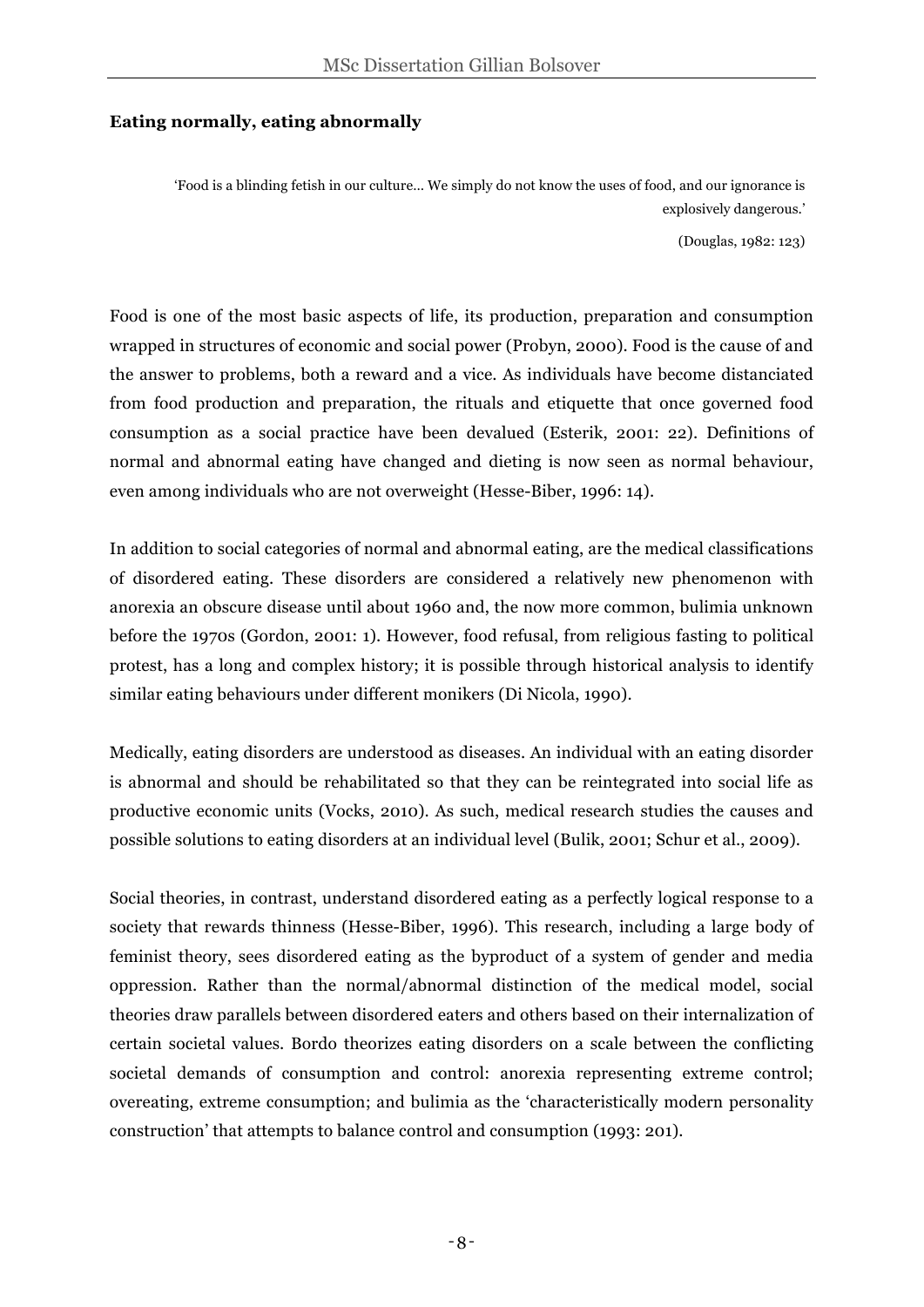Eating disorders have also been examined using an anthropological approach, drawing parallels with religious asceticism (O'Conner, 2000) or ritual eating practices (Esterik, 2001). Rather than seeing eating disorders as the byproduct of an oppressive social system, these theories understand disordered eating as the result of particular socialized behavioural patterns that manifest themselves differently in different cultural settings. Nasser, for instance, argues that the bodily marking and control practices of Muslim women who choose to veil themselves are a cultural equivalent to anorexia (1999).

While medical theories often undermine the agency of eating disordered individuals and, through their focus, preclude options for societal change, both social and anthropological approaches often lose the individual in their broad focuses. These approaches differ based on how they define disordered eating but they all agree that understanding individual relationships with the body is key to addressing disordered eating.

# **Representing the body**

'The mirror-phase is a drama whose internal impulse rushes from insufficiency to anticipation and which manufactures for the subject, captive to the lure of spatial identification, the succession of phantasies from a fragmented body-image to a form of its totality.' (Lacan, 1949/1968: 74).

Problems of self-identity and self-image, of coming to terms with the differences between the body as experienced, as represented and as desired, are not limited to disordered eaters. Indeed the idea that accepting the body as representing the totality of the individual requires certain intellectual sacrifices is a central concept of Lacanian psychoanalysis. This mirror phase, when children recognize the body reflected in the mirror as representing themselves, signals an entrance into the social world where individuals understand themselves and their bodies based on how they are seen by others (Lacan, 1949/1968).

Knowing the crucial importance of how they are perceived, individuals seek to manipulate the signals they send to others, controlling their bodies, voices, speech and gestures. This is what Goffman calls the 'information game,' where individuals consciously and unconsciously control their appearance and attempt to understand the way and extent to which others control themselves (1959: 7).

As part of this endless game, mirrors and photographs hold a special relevance because they allow individuals to assess how they are seen. In our body conscious society, close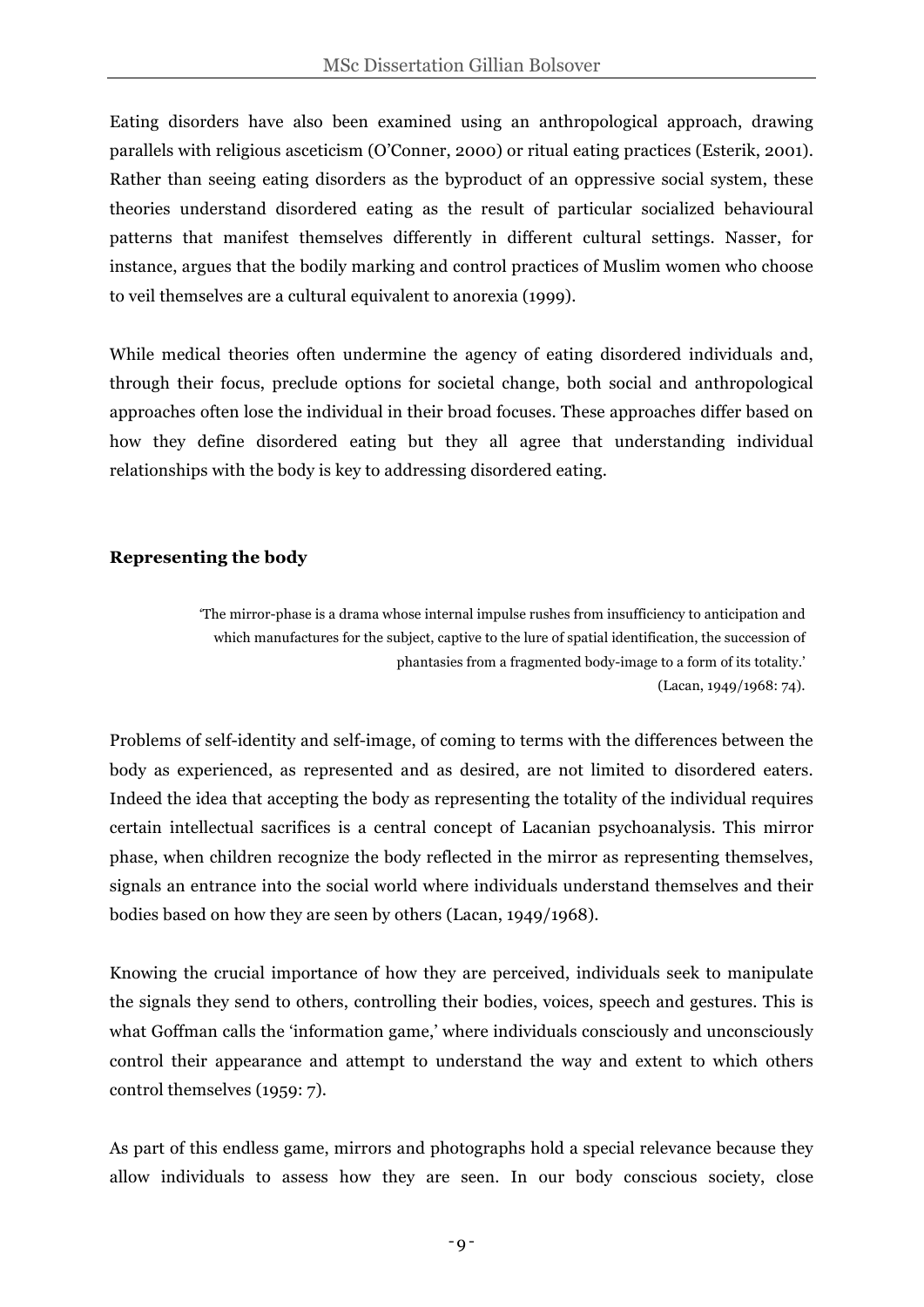examination of these representations is often frequent and critical (Hesse-Biber, 1996: 70 – 71). For the disordered eater, this is a painful but addictive process, for although the body as represented is deemed grossly inadequate, the individual feels they must know 'the truth' of how they appear to others.

Photographs provide a second order function in this process as they can be distributed to give off particular signals or restricted, if it is believed they would give off undesirable signals. While photographs have long played this dual role, as part of social networking sites, their importance has dramatically increased. Online photographs provide the visual cues traditional associated with social interaction and are the primary means through which the online-offline self is judged (Zywica & Danowski, 2008).

While the information game continues online, the changed medium changes the rules of the game. Many cues present in the offline world disappear online and thus the processes of building identity and identifying deception changes (Donath, 1999). As social interactions increasingly take place online, the means through which individuals represent their bodies online becomes a central concern.

# **Virtual embodiment**

'Virtuality is not a premise or assumed feature of the Internet; on the contrary, is a social accomplishment.' (Slater, 2002: 539).

The emergence of Internet-based communication was initially met with much enthusiasm that problematic categories of race, sexuality, age and ability could be left behind; this new space would allow individuals to recraft their bodies and thus their places in the social order (Haraway, 1991/2000; Nguyen & Alexander, 1996; Lupton 1995/2000).

Early research into online identities supported these views. Sherri Turkle's 1995 book 'Life on the Screen' concluded that the Internet-based interactions allowed users to live parallel lives, experimenting with different genders, ages and personalities, and building more flexible and full offline selves as a result (267). However, an examination of Turkle's more recent work shows how understandings of Internet-based identity have changed. She now describes users as 'tethered' to their online identities, watching their lives speed by, barely able to keep up, but hooked on the Internet as a means of connecting with themselves (2008: 130).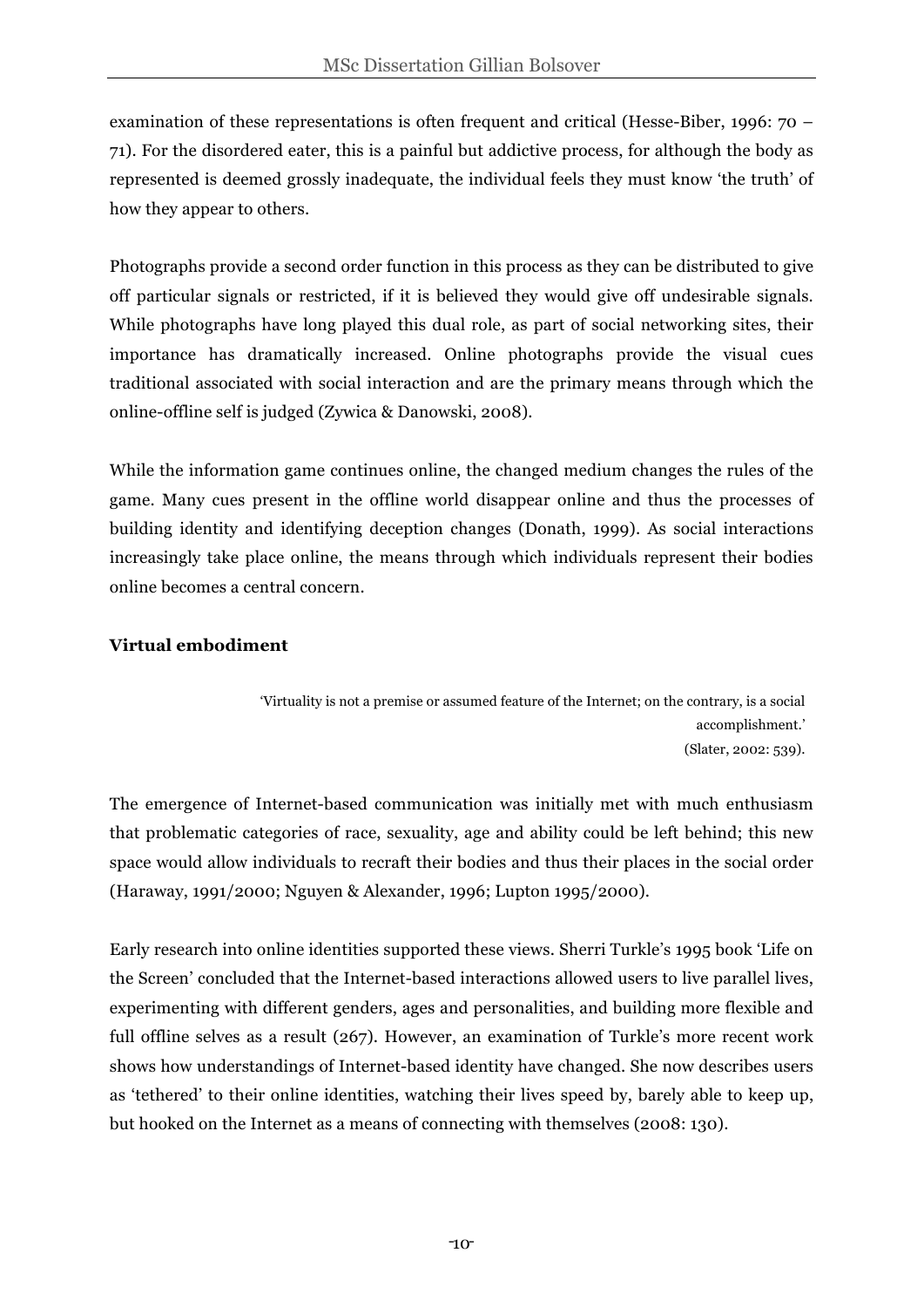Historically, new technologies have often been seen as revolutionary but are soon incorporated into existing power structures. Many of the recent changes in the online environment have been specifically designed to remove the distinctions between the online and offline, making the Internet a safe place to interact and do business (Slater, 2002) without the pitfalls (and potentials) a disembodied, semi-anonymous space could provide.

Furthermore, many users did not seem to want to use Internet-based communications to create new understandings of offline bodies. Instead individuals build online identities that reflect conventional offline fantasies (Slater, 2002: 538). Rather than a natural property of online spaces, Slater argues that this virtual body is a 'social accomplishment,' based on the selective and skilful employment of certain tools (ibid: 539).

As the Internet has become integrated into existing social structures, the maintenance and augmentation of offline identities has replaced identity play as the dominant form of identity action. Where the idea of multiple identities remains, it is criticized as potentially harmful, separating users from their offline lives (Griffin, 2010; Sigman, 2009).

A person's online interactions are now seen as an integral part of their identity. However, much of the research in this area, having recognized the importance of the online, examines it in isolation, assuming a fixed and stable offline self to which the online identity can be traced back. This approach forgets the problems of self-identity and self-representation more generally, the mirrors and masks that are also present in the offline world. Instead of stable offline identities, both online and offline identities exist simultaneously in constant negotiation, with offline identities just as tenuous and virtual as their online counterparts (Gunkel, 2010: 136).

Given the association of disordered eating with mediated images and self-evaluation, combined with the secrecy with which many individuals hide their body modification practices, the proliferation of disordered eating websites is hardly surprising. The eating disordered body as imagined can be understood as always virtual (Ferreday, 2009: 188), and thus in an online environment that allows users to realize their offline fantasies, the projection of the disordered eater's body online perpetuates virtualization of the body.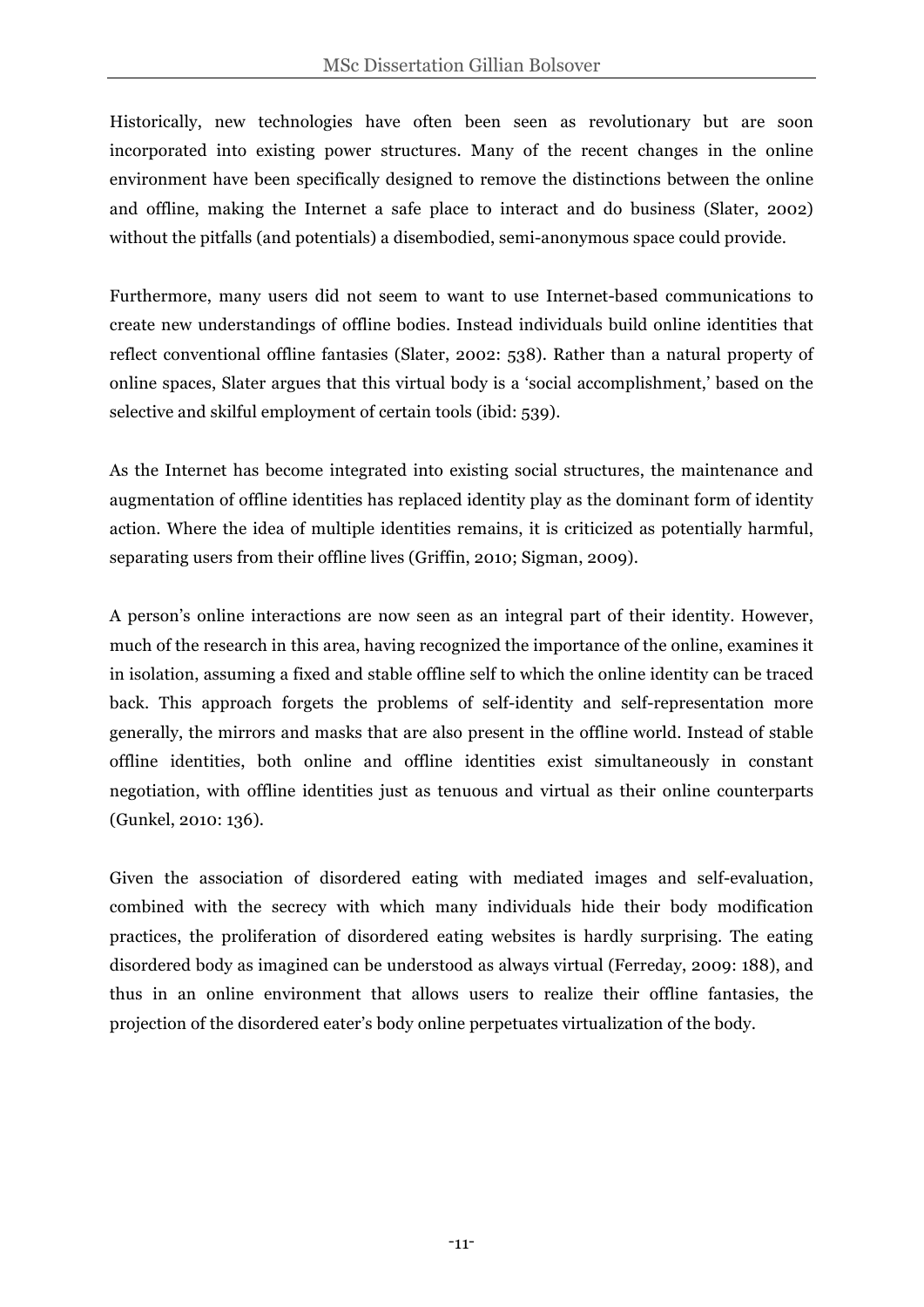#### **Eating disorders online**

'The body rituals women practice, and the extent to which they sacrifice their bodies and minds to this goal, seem to create a separate reality.' (Hesse-Biber, 1996: 5)

The pro-eating disorder movement emerged online in the late 1990s, powered by free hosting services that offered individuals simple ways to create their own websites (Shade, 2007). Proeating disorder websites collect 'thinspiration,' images that represent the bodies members intended to become (Ferreday, 2009). They offer instructions and advice, ranging from diet tips and caloric counts copied from mainstream sources, to instructions on how to induce vomiting or hide an eating disorder from family and friends (Borzekowski et al., 2010: e7). Interactivity and community are key components of pro-eating disorder websites, with more than three-quarters allowing users to communicate in forums, upload their own pictures and artwork, or receive personalized information (ibid: e3).

Much of the research into these websites emerges from the existing bodies of work on disordered eating. Medical researchers focus either on describing the content of the site, so they can be better understood in contexts of prevention and treatment (Norris et al, 2006; Borzekowski et al., 2010), or the effects of these sites on users (Bardone-Cone & Cass, 2007; Harper, Sperry & Thompson, 2008). These studies do not consider the communal and evolving nature of these sites, viewing them as static objects to which individuals can be exposed. Surprisingly there appears to be no study in the medical tradition that asks why eating disordered individuals create and frequent these websites in the first place, viewing them instead as an end point, part of an influential media that encourages disorders.

In contrast, research from the social science tradition often focuses on the communal nature of these sites. Giles, a social psychologist, investigates pro-eating disorder websites as an example of 'naturally occurring discourse' and identity negotiation, something that is almost impossible to observe in the offline realm (2006). While these studies provide interesting insights into prevailing discourse in the pro-eating disorder community and how the community defines itself (see, for instance, Johnson, 2003), they often fail to address differences between online and offline discourse and identity, or to make linkages between the two. These communities are seen as entirely online and discourse on the websites is often not situated within a wider context.

Unlike the medical and social interactionist research traditions, feminist researchers often discuss how the pro-eating disorder movement intersects with wider discourses on the body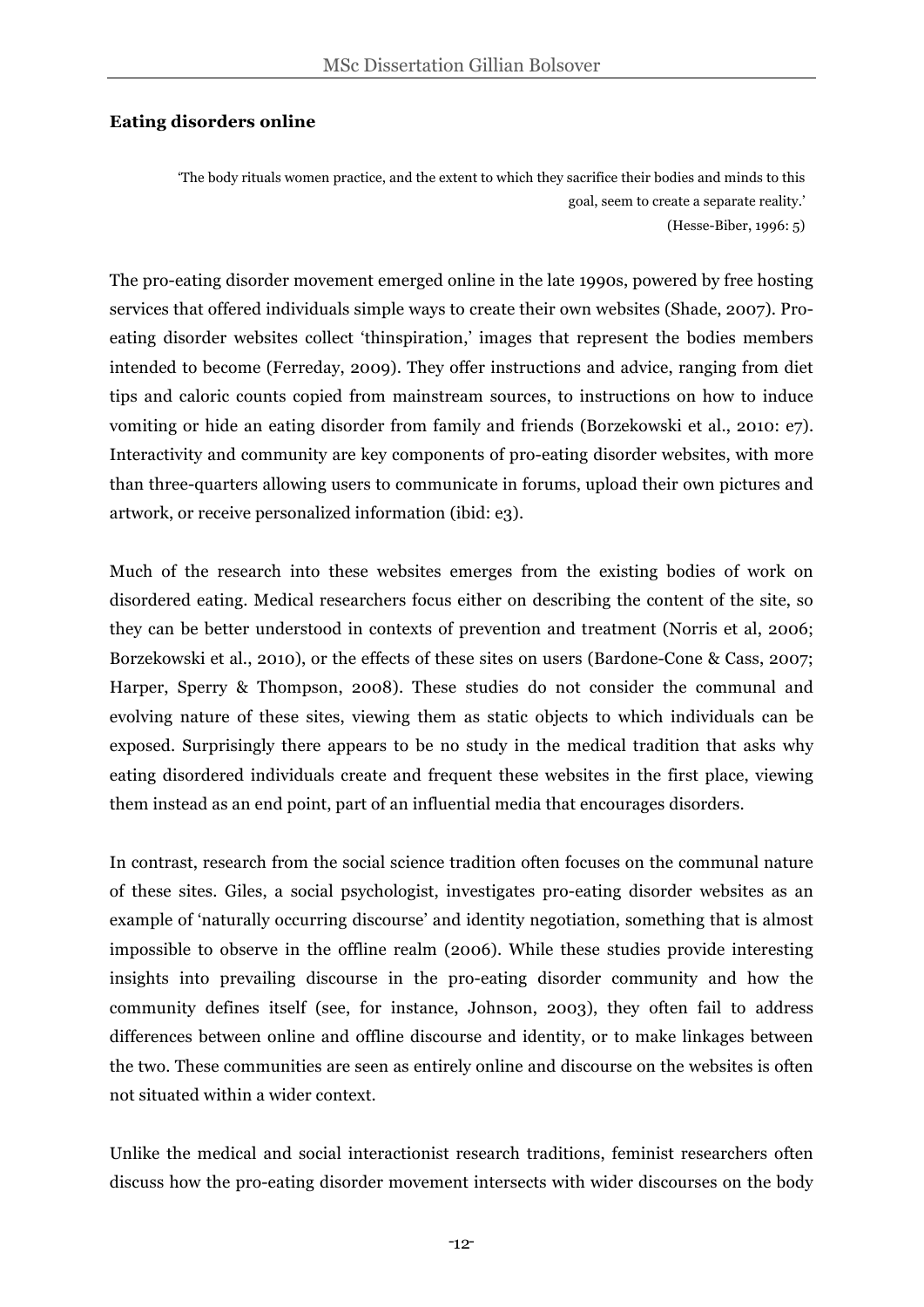and health (Pollock, 2003; McRobbie, 2009). Rather than focusing on the community, these studies tend to focus on the individual, examining the narratives that are shared online (Walstrom, 2000) and the support networks that are created between users (Pollock, 2003).

All three of these strands of research grew out of offline theories and methodologies. As such they often assume unproblematic connections between online and offline individuals, concentrating either on one or the other. They often do not consider general theories of the mediated body and online embodiment. Given the body specific nature of disordered eating it is surprising that these theories do not appear to have been considered in reference to this area.

# **Approaching the eating disordered body online**

'Is not the digital universe of cyberspace the ideal medium in which to construct such pure semblances which, although they are nothing 'in themselves,' pure presuppositions, provide the coordinates of our entire experience?' (Žižek, 1998)

As a conceptual framework this research will apply theories of the body, its selfrepresentation and self-construction, in the context of one pro-eating disorder website. In light of the prevalence of disordered eating practices and the explicit attempts made by these sites to challenge medical categorizations of abnormality, this research will examine disordered eating as a broad social phenomenon. It will investigate the discursive techniques used by site members to represent their bodies, asking what societal structures shape individual understandings of the body. It will also investigate the extent to which this website might provide a separate social structure in that governs individual bodies or whether this can be considered part of other, wider, configurations of symbolic meaning.

This research will consider self-representation and the pursuit of online embodiment as inherently problematic tasks. Combining Ferreday's argument about the virtuality of the eating disordered body as represented (2009: 188) and Slater's observations about the 'social accomplishment' of virtual body building (2002: 539), this research will examine how users of pro-eating disorder websites construct their (virtual) bodies. Rather than examining the online persona as a parallel or experimental identity, it will attempt to critically interrogate how website members understand the relationship between their online and offline activities, and the relationship between themselves, their physical body and the visual representations of their body. This application of theories that problematize simple conceptions of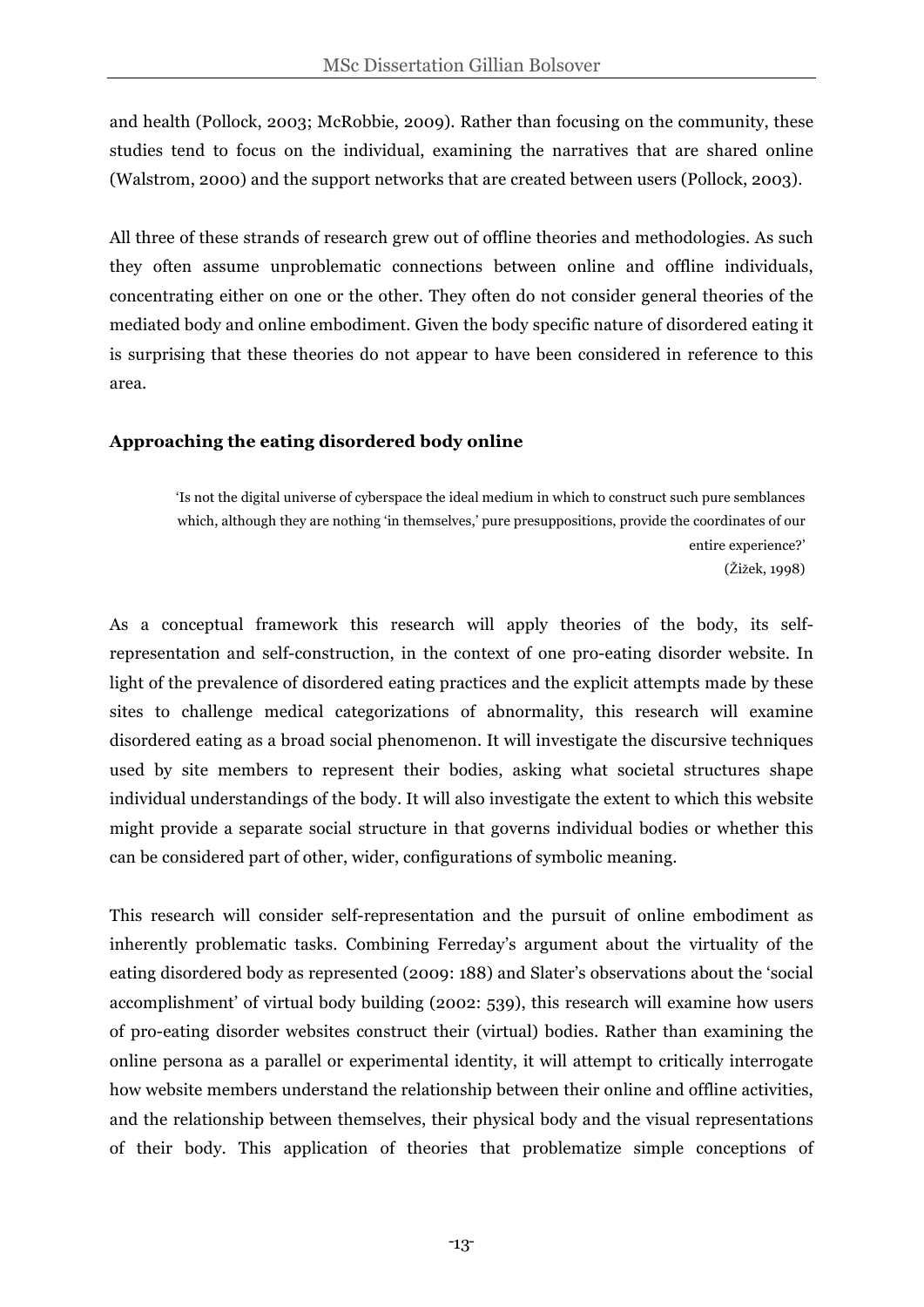online/offline identities marks a potentially new direction for research into pro-eating disorder websites.

This direction may inspire criticism based on an understanding of disordered eaters as isolated and abnormal individuals. It is easy to discount anything one defines as 'madness'. However, only a thorough investigation of the way disordered eaters construct their bodies corporeally and virtually will bring us any closer to understanding the perverse nature of the fluid-self where the body becomes the enemy.

# **RESEARCH DESIGN AND METHODOLOGY**

### **Researching the eating disordered body online**

'To heal anorexics and help others, we need to study the niches they've fled. That's where culture-wide gender and media oppression explanations err… We need thick description, not righteous anger.' (O'Connor, 2000: 8)

#### *The value of a case study*

In order to address the question of how users of pro-eating disorder websites represent their bodies online, one website was chosen for in-depth analysis. Case studies are often critiqued for a lack of generalizability. However, Yin argues this critique ignores the difference between statistic and analytic generalization. The point of a case study, he argues, is 'to expand and generalize theories (analytic generalization) and not to enumerate frequencies (statistic generalization)' (1994: 10). Thus, throughout this study, observations will be compared to the existing body of research to ask whether they support, contradict or expand upon existing theories.

Case studies are valuable because they examine the voices and perspectives of subjects and the interactions between these subjects in the context in which they take place (Tellis, 1997). An analysis of multiple websites was considered for this research. However, a single website was deemed preferable because it would allow a greater depth of analysis and avoid the problems of overgeneralization and discontextualization that cross-website comparison entails.

The particular website was chosen over other pro-eating disorder sites for a number of reasons. Firstly, it is unusually large in both scale and scope, providing data about many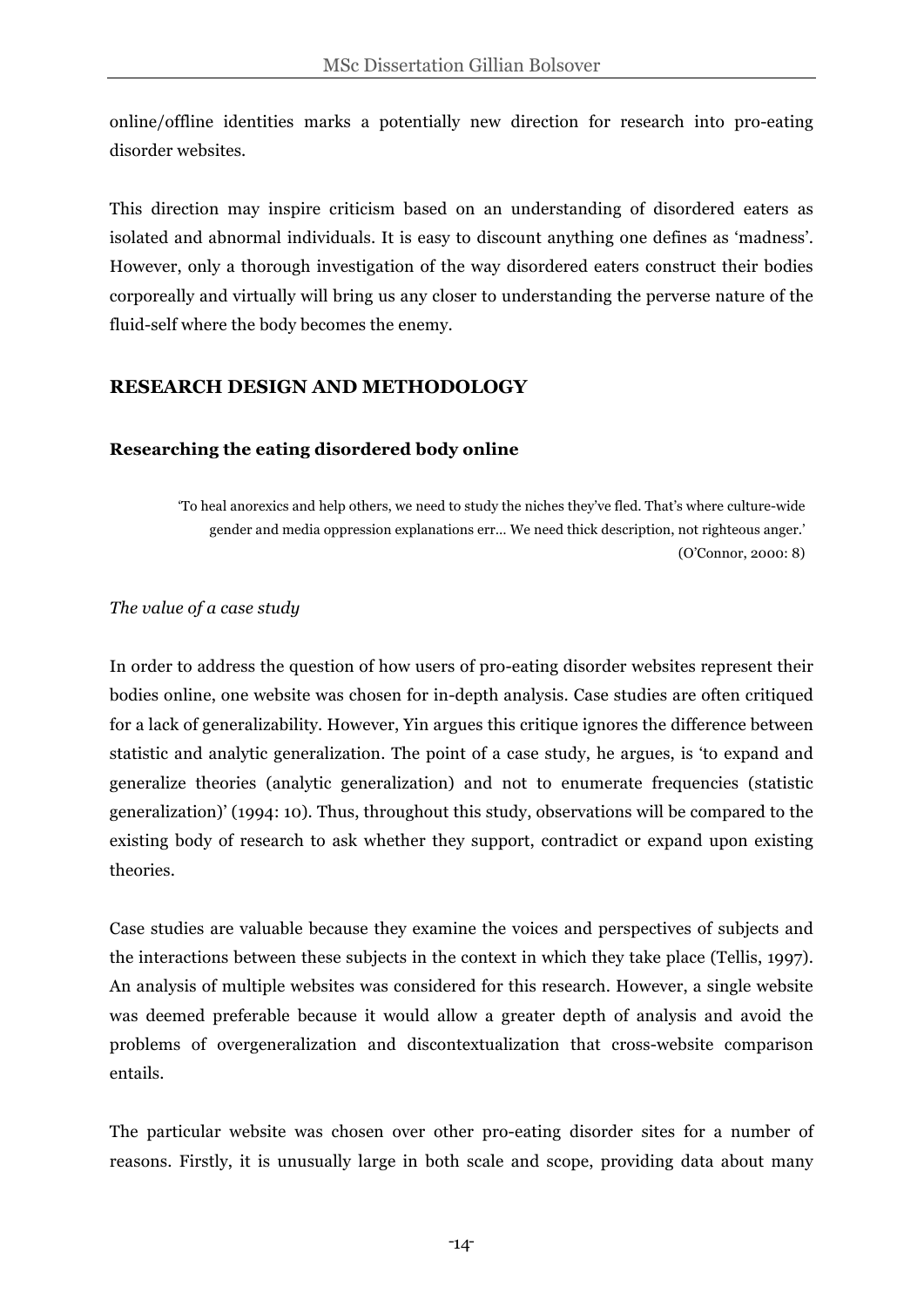different individuals, operating within the same environment. It is also unusually sophisticated, providing options for online embodiment, communication and interaction not available on other sites. Data on the site is also easily accessible.

# *Analyzing discourse*

Discourse analysis techniques were used to guide data collection and analysis. This methodology entails a close examination of the process of communication based on the theoretical postulate that discourses 'always operate in relation to power… [and] are part of the way power circulates and is contested.' (Hall, 1992: 295). The power of discourse to regulate individual bodies runs through much of the work of Foucault, who investigated how categorizations such as madness and homosexuality have been used to control and shape individual bodies (1961/1989, 1975/1977).

Since self-representation is so central to body dissatisfaction, discourse analysis can be seen as a particularly valuable methodology for the investigation of disordered eating. Walstrom draws parallels between therapy and discourse analyses because they both focus on how eating disorders are produced, sustained and dismantled through personal narratives (2000: 243).

The methodological process employed in this project combines two analytical techniques. The first is Fairclough's three-stage method of discourse analysis, which analyzes the formal properties of the text, the intertextual elements and the socio-cultural context of the text's production and reading (2001:  $21 - 22$ ). This method, however, is geared toward analyzing text, so visual analysis techniques, such as those outlined by G. Lee (2001), were used to create a modified process for visual images.

Other methodologies such as content analysis and interviews were also considered. Content analysis can provide an empirical summary of large amounts of data; however, in order to choose meaningful categories for analysis an in-depth understanding of the data is required. Interviews, while a potentially illuminating methodology, were not pursued due to ethical concerns.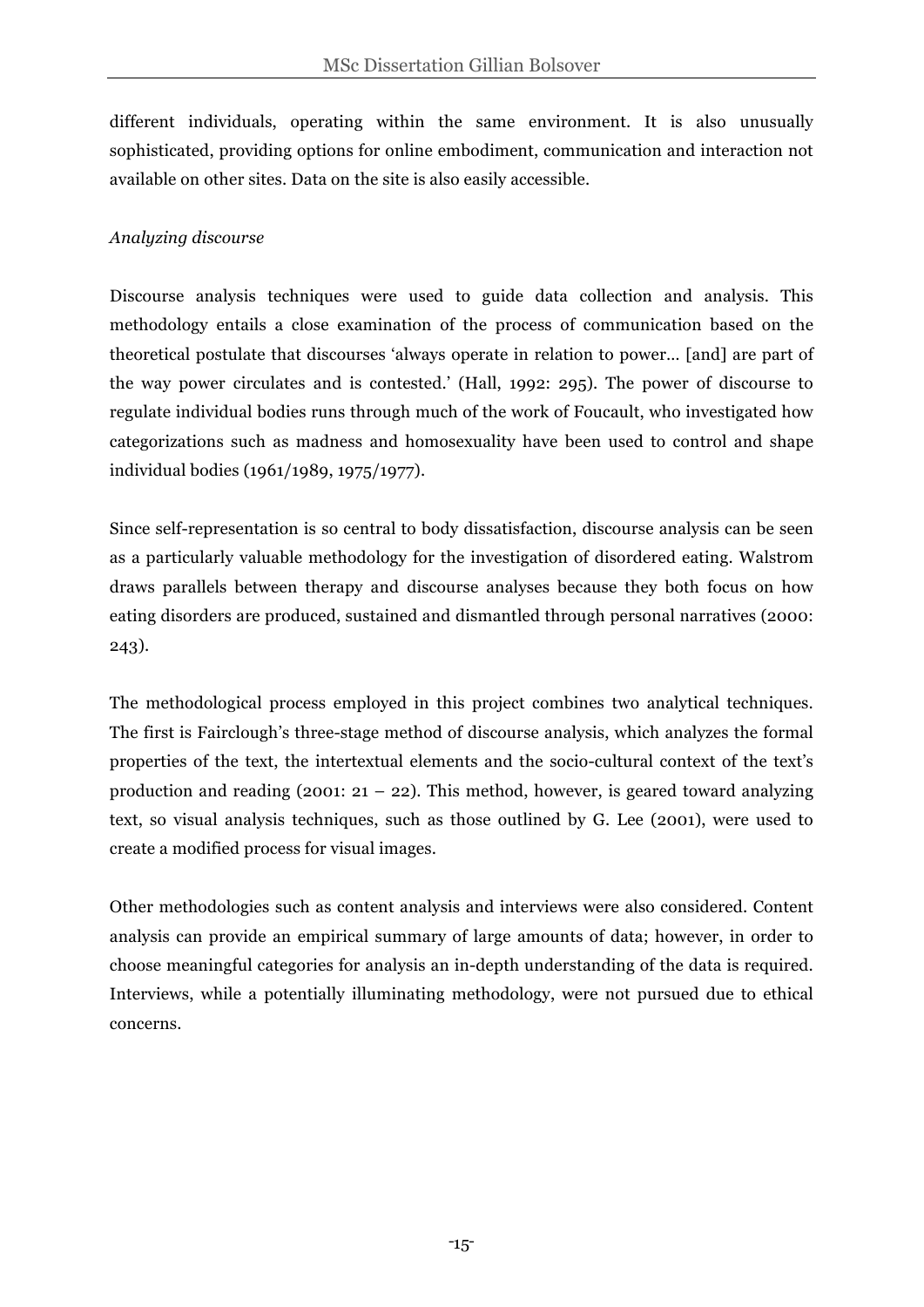# *Conducting research online*

As the pro-eating disorder movement exists almost entirely online, it can only be examined in this context (Johnson, 2003: 1). However, the way that the Internet is conceptualized affects the methodological and analytical process. The nature of online activity, however, is highly contextual and rather than making assumptions, this research will seek to explain how individuals use the Internet in this particular context.

The possibility that individuals engage in deception and identity play online; use exaggerated or offensive language in order to provoke reactions; or compartmentalize their lives, expressing only one side of their personality, are all potential pitfalls of online research. However, these tactics are also present in the offline world and if adequately identified the existence of these practices can also be valuable explanatory tools.

Given its constantly changing and highly linked nature, Internet researchers often have difficulty establishing their sampling frame. Pro-eating disorder websites are often closely linked to each other (Johnson, 2003) and this website is no exception. However, this project examines only material that is hosted on the site.

# *Studying vulnerable populations*

Users of pro-eating disorder websites are clearly a vulnerable population, some are minors and some struggle with a variety of mental health problems. The Association of Internet Researchers Ethical decision-making and Internet research guide (AoIR, 2002) was used to guide ethical considerations.

All the materials examined as part of this project were either completely publicly accessible, or required a simple email-password combination in order to access the information. Within the password protected area, prominent text warns users that all contributions can be viewed by the public.

The posting of insulting and hateful messages is quite common, within the password protected area, and there was evidence of other researchers and journalists soliciting contacts. It seems reasonable to assume that most users understood their contributions could be subject to critique and analysis.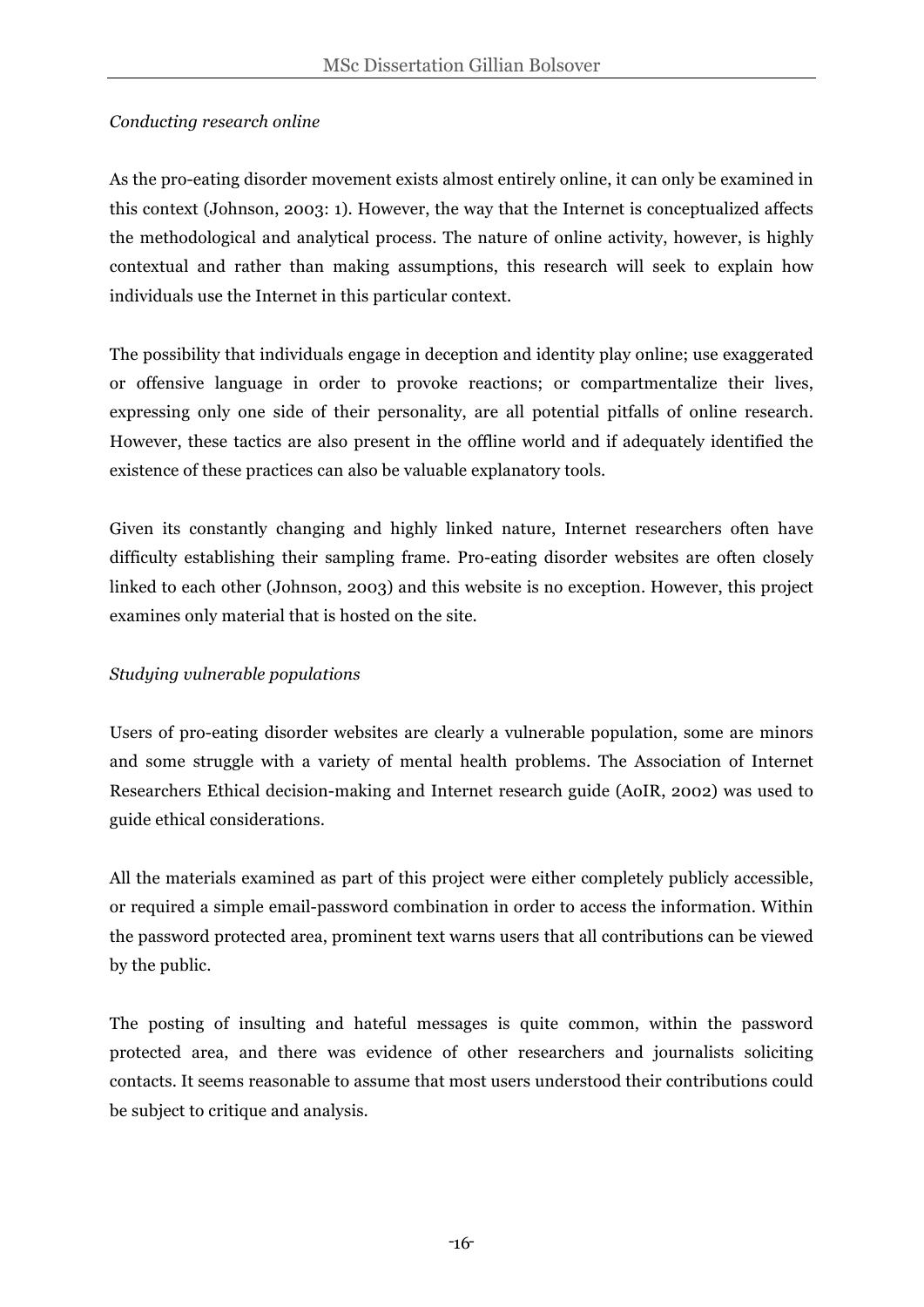The site's terms of use policy forbids the download of site materials without permission. An email was sent to the site moderator outlining the proposed research project and asking for permission to include materials from the site in the research. However, no response was received and therefore this research was conducted in compliance with the site's terms of use policy. Individual members were not contacted due to the risk of emotional harm.

An overview of the methods and ethical considerations employed by similar studies was conducted to establish research norms. The majority of these studies appeared to use direct quotations, site names and identifying information with no discussion of ethics, implying that since this material could be accessed by anyone it was ethically permissible to analyze and reproduce this information.

Giles, in his discourse analysis of pro-eating disorder sites, addresses some of the ethical considerations and withholds specific details such as site names and addresses (2006). Walstrom, who was herself a recovering anorexic and was participating in the support group she examined prior to and concurrent with her research, appears to be the only researcher who made contact with the individuals under study (2000).

After a thorough consideration of the ethics of the proposed research, the decision was made to protect the anonymity of the site and the individuals involved as much as possible, offering greater protection than the majority of studies in this area. The site name and address will be withheld. All quotations, usernames and personal details included in this research have been altered slightly, while maintaining the spirit of the original, in order to protect the anonymity of their authors. Given these precautions and the limited nature of this research project, it is unlikely the site or any individual user will be harmed as a result of this investigation.

# **This research project**

'Practically all (91 %) of the [pro-eating disorder] web sites were open to the public, and most (79 %) had interactive features. A large majority (84 %) offered pro-anorexia content, and 64 % provided probulimia content … Thirty-eight percent of the sites included recovery-orientated information or links. Common themes were success, control, perfection, and solidarity.' (Borzekowski et al., 2010)

#### *An introduction to the site*

The website chosen for study is one of the largest pro-eating disorder websites. It has its own domain name and is supported by the donations of its more than 66,000 registered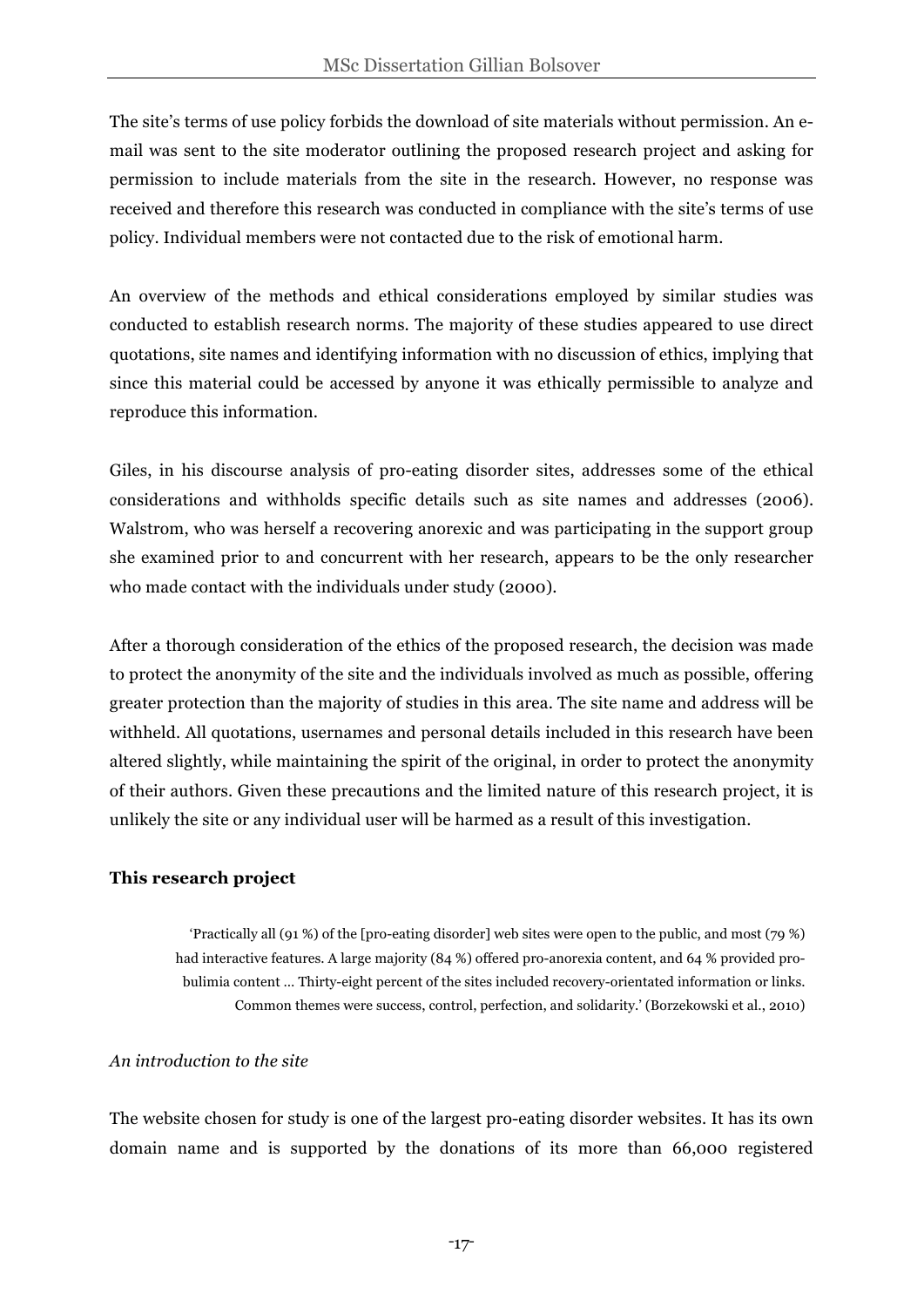members. Rather than focusing on a specific eating disorder, it intends to create a supportive environment where disordered eaters can talk about whatever concerns them.

The majority of the content was created by members. A list of recent activity shows that new content is added every few minutes. All the features of modern social networking sites are present. Users can create profiles, establish a list of friends, send personal messages, upload photos and artwork, participate in forums and maintain a blog. This is a far cry from the eclectic collections of images and personal thoughts that constituted the first pro-eating disorder websites.

This site was established by an anorexic teenager. However when she felt she could no longer run the site, she passed its maintenance to a male friend, who says he has never had an eating disorder. The timeline of this process is unclear, however, the site has been in existence since at least 2007.

The moderator runs a number of different websites, including similar ones for those suffering from depression and for individuals with tattoos and other body modifications. He provides a protective, fatherly presence, telling members, 'There are always some bullies… don't fight with them. Ignore them and let me deal with them.'

He writes that he initially wanted to save people who had eating disorders but, after taking over the site, realized the importance of community it offered. Although he sometimes wonders if he is doing the right thing in maintaining the site, he believes the support the site provides outweighs the harm it might do.

# *Summary of methods and procedures*

The site hosts more than 100,000 pictures with thousands of comments, 500,000 forum posts, 1000 pieces of art work, 60,000 member profile pages, as well as, an uncountable numbers of blog posts. New content is added every minute. An examination of all these materials is clearly impossible given the time scale and methodological structure of this project.

Research was conducted in two main phases. In the first phase, every section of the site was examined in order to identify key themes and practices. For smaller, discrete sections the entire content was examined; for larger sections, only the most recent content was examined. In the largest, most active sections such as the photo galleries, forums and blogs, only several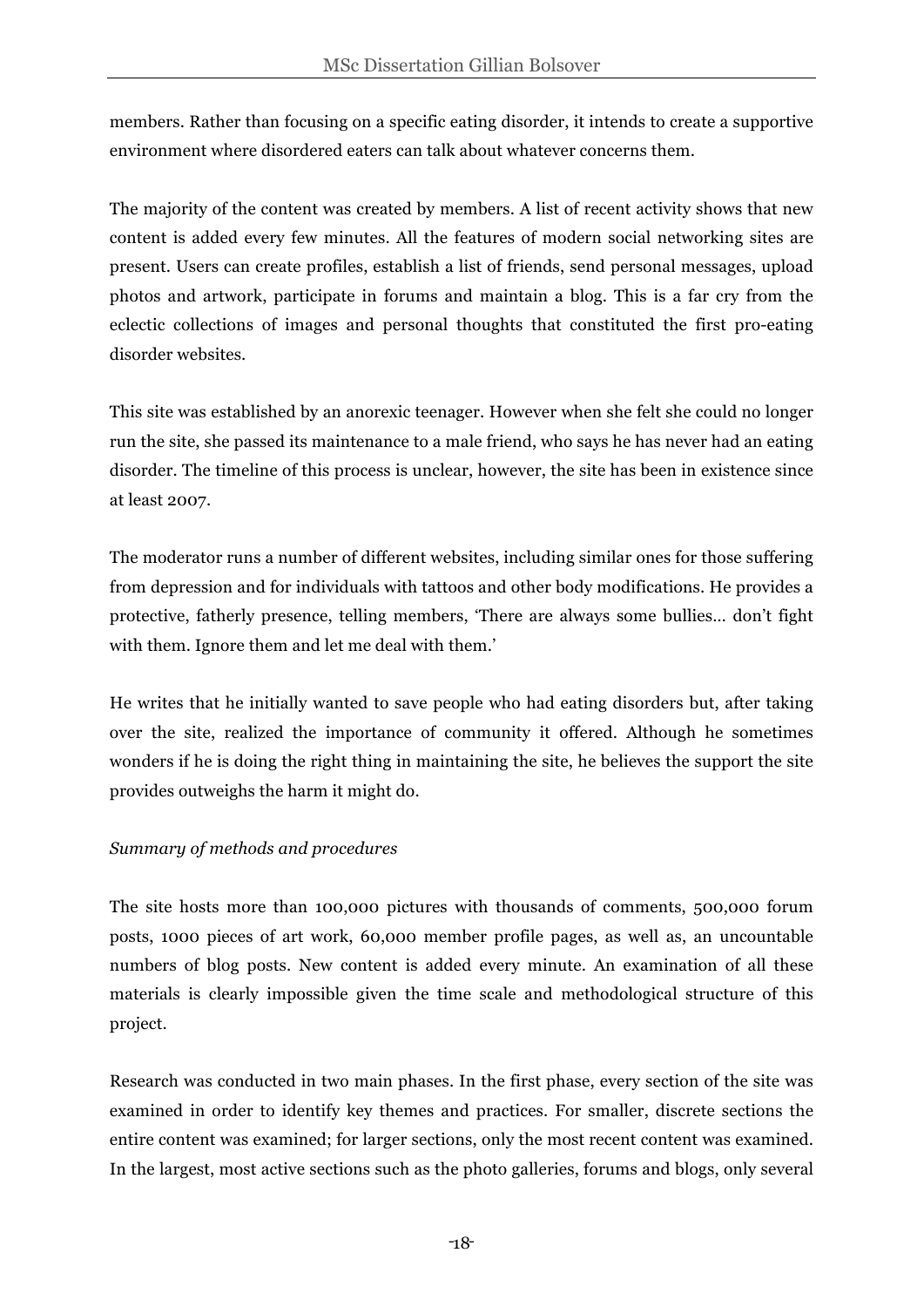hundred items were reviewed. While within this limited examination key themes were clearly present, it should be remembered that the data on this site appears to date back several years. There is a possibility that older information is of a significantly different calibre and an equal possibility that a researcher accessing the same site several years from now will identify different themes.

In the second phase, individual data items were examined using the discourse analysis techniques laid out in the methodology section. Fairclough's three stages of analysis (2001) were applied to textual items, with a modified three stage analysis for visual items.

Fairclough's technique is, however, a bottom-up approach designed to analyze single data items. If this research only examined individual items, it would fail to address things that were not said and discourses that were excluded or marginalized due to the technical and social structure of the site. Therefore while individual items were analyzed using a bottom-up approach, concurrently the site itself was analyzed using a top-down approach, first asking what social-cultural context governed the production and reading of data on the site, then asking what discursive linkages and textual/visual properties were prevalent due to the structure of the site itself.

There are many explicit sub-cultures within the site, including fitspo (an area focused on fitness and exercise), bitchspo (focused on expressions of anger and rebellion) and scenespo (an area where thinness is part of wider fashion culture with clothing, hair, makeup, piercings and tattoos also playing a large role). While a full analysis of all these subcultures would be fascinating, it is outside the bounds of this research project. Instead this research focuses on the dominant discourses within the community that apply to the majority of members.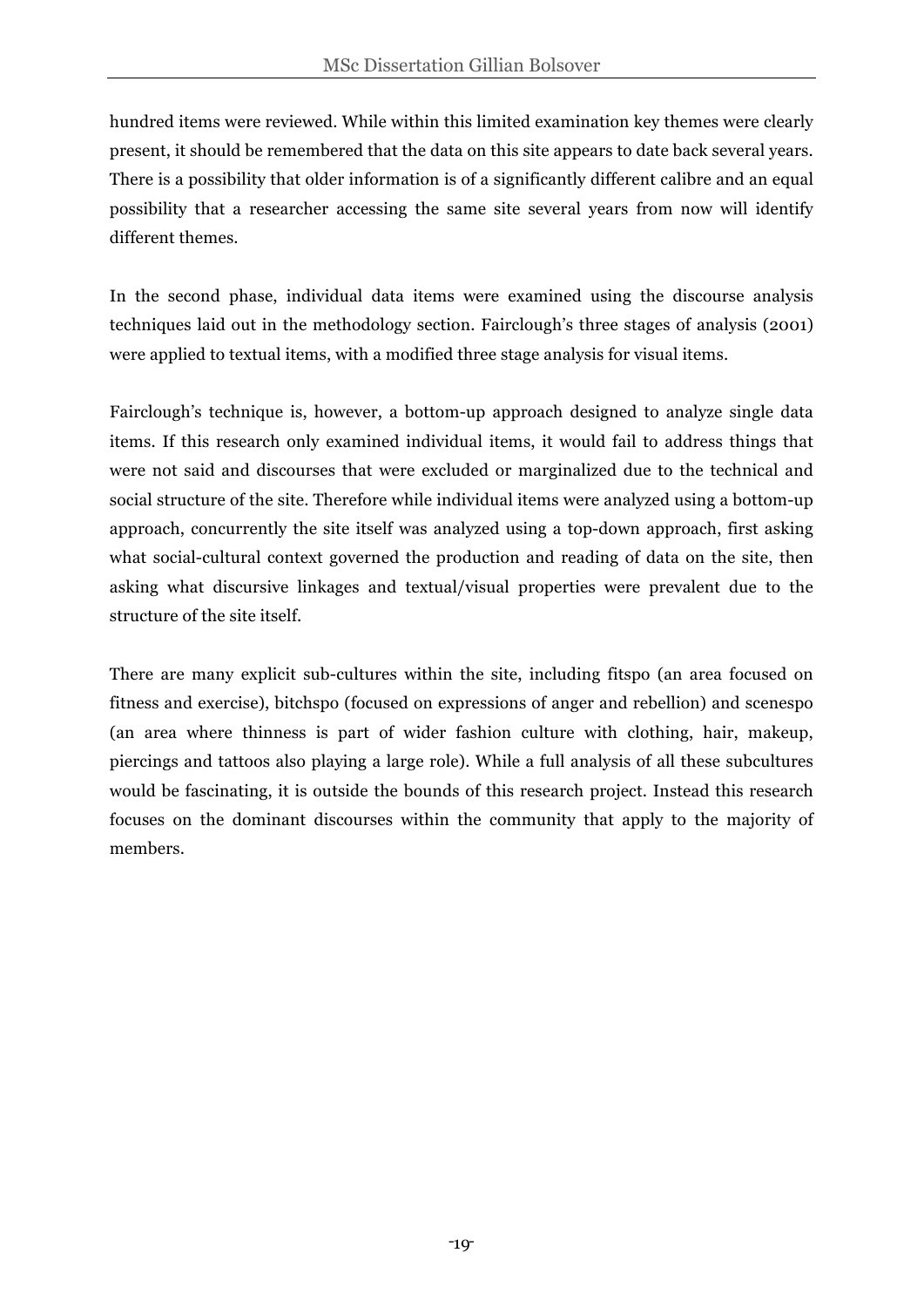# **RESULTS AND INTERPRETATION**

### **The body as a unifying force**

'My body looks exactly like yours. Bellybutton ring and everything.'

'i won't go a day without logging in here, cause it feels like home.'

Members describe the site as their 'home' and other users as 'family.' Expressing feelings of isolation in regards to their offline homes and families, the site becomes a substitute home where individuals find the acceptance and support they feel is not available offline.

This is a highly cohesive community. The use of the pronouns 'we' and 'our' demonstrates that members include themselves with and feel able to speak for others. In order to maintain this community, the site's code of conduct forbids any behavior deemed antisocial, offensive or disruptive. While insulting and hateful commentary remains common, this stance toward criticism allows these comments to be excluded or ignored; posters are called 'idiots' or told to 'get a life.'

These observations match those of Giles who found that members of pro-eating disorder websites use negative commentary as an opportunity to assert themselves and define the bounds of their community (2006).

The site invites users to contribute to a discussion on beauty, put themselves forward as beautiful and comment on others beauty. However, this discussion takes place within very defined limits; beauty must be thin, and it is almost exclusively young, white, Western and female. Male bodies and older bodies are marginalized, unable to achieve the standards of beauty espoused on the site. These bodies exist at the sidelines; in their own separate forums, where they sometimes express frustration that they are not accepted as part of the wider community. Non-white bodies are accepted but are racially marked, taking about themselves and being talked about in racial terms. There are no disabled bodies.

Individuals with normal or overweight bodies are accepted on the site as long as they are dissatisfied with their bodies, recognizing thinness as ideal and are actively shaping their bodies towards an ultimate beauty goal. This goal does not necessarily have to be, although it often is, an unhealthily low weight.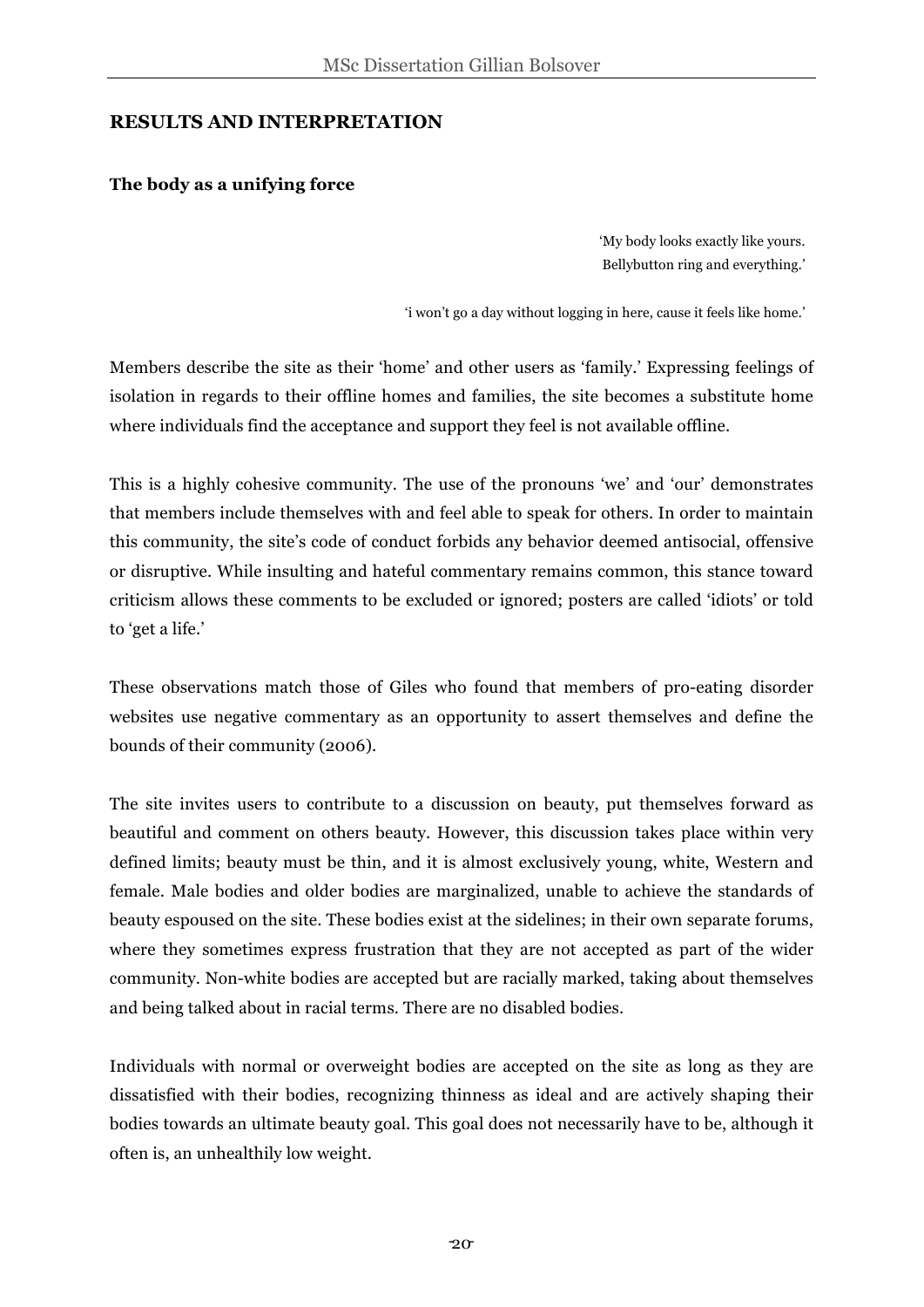In contrast to theories that see the eating disordered body as lacking gender, website users often represented themselves in sexual terms. Members who maintain their breasts despite dramatic weight loss are complimented and envied, and some users say they want to be thin in order to be more attractive to the opposite sex. Although celebrities and models are traditionally seen as the most powerful influences in establishing extreme thinness as desirable, many of the photos seem more influenced by soft-pornography, featuring members kissing or posing in lingerie.

An 160-lb African American woman, who calls herself BlackBeauty, posts a photo of herself lying on a couch in lingerie; she is hoping to lose 12 pounds and says she would not be happy very much thinner. She writes: 'While most of the women on this site have an eating disorder… I have my own goals. I joined the site so that I could make friends and maybe to support people who also support me. I am insecure too.'

In her profile, BlackBeauty says she feels lonely offline; on the site, she can belong somewhere. She wants a support system to help her loose the weight she gained when she turned to alcohol to solve her family and relationship problems.

This is a typical story for site members. They feel isolated in their offline lives and feel that if their bodies were different their offline lives would be better. On the site, they establish close connections with others based on the similarity of their bodies, drawing closer as they share the difficult process of remaking their physical bodies.

Members take comfort in connecting with physically similar bodies and are eager to draw parallels between themselves and other members. Comments such as 'we have exactly the same body' and 'this is just like looking at my reflection' are very common. Users also note shared material items such as furniture, bed sheets, and clothing. As one of the testimonials states: 'I used to feel so alone but when I joined the site I found a group of girls just like me.

In addition to connecting over similar bodies and lives, the intention to look like other members is also commonly expressed, with comments such as 'I want your thighs,' 'I am going to look like this by the weekend' and 'Can we swap bodies?' This is the essence of 'thinspiration,' representations of the body held up as examples of what one wants to become. From a starting point of physically similar bodies, site members, who meet the base requirements for participation, are also engaged in a process of becoming more like each other as they pursue shared standards of beauty.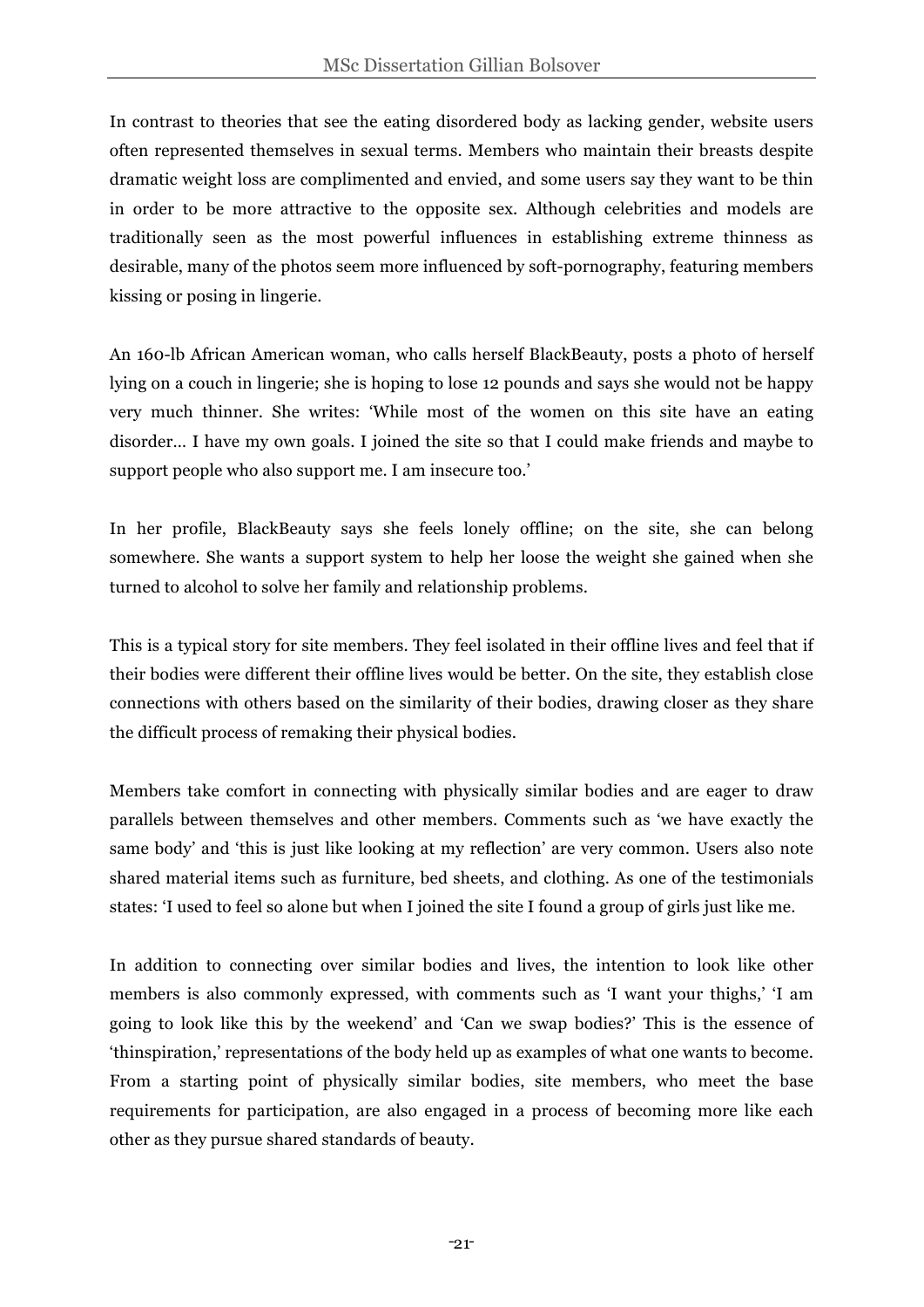### **The body as art**

'I want to be a porcelain doll, beautiful, flawless, loved, looked at but never touched. So delicate that you are afraid you'll break me. Nothing behind the flawless smile on my face. It doesn't matter what's inside as long as you don't see.'

In representing their bodies, members often evoke the world of fantasy, describing themselves as goddesses, angels, dolls, princesses, and fairies. These characters are both common idols of childhood feminine fantasies and the literal objects and roles used to act out these desires. On the website, instead of dolls and play-acting, the self-constructed body becomes the literal medium through which these fantasies are expressed.

In areas of the site dedicated to artwork, video and poetry, members represent their ideas of the perfect body. There is, however, a great deal of similarity between the art sections and the, much larger, photo galleries; many of the pieces of artwork are photographs of bodies and many of the photographs in the general galleries are reminiscent of those in the art sections. Individuals see their own bodies as the fragile canvases onto which they work, describing themselves as 'paper,' 'porcelain' or 'china,' language which also reinforces whiteness as the norm.

Other practices that change the appearance of the body canvas, such as tanning, cutting, piercing, plastic surgery, tattoos, clothes, hair dying and nail painting, are also commonly discussed. Users explicitly link these practices to weight loss, rewarding themselves for having achieved certain weights with a haircut, a manicure or a visit to the tanning salon. The thin body is thus a base material with which art can be made.

Tattoos and piercing are highly valued, often presented photographically and commented on in exactly the same way as thin bodies. In both instances, members focus on the pain and commitment necessary achieve the appearance, and other members either state that their bodies are similar or that they intend to make their bodies appear similar.

These modification practices explicitly focus on the surface of the body. The body, as represented, on the website is a two-dimensional phenomenon, as seen through mirrors and photographs. The goal is often to become so thin as to disappear, to be as light as a feather or as thin as paper, visible only through controlled representations of the body canvas.

This focus on the external body is seen as a form of escape from the internal body, controlling and masking the turmoil of the inner body. However, in contrast to Bordo who sees body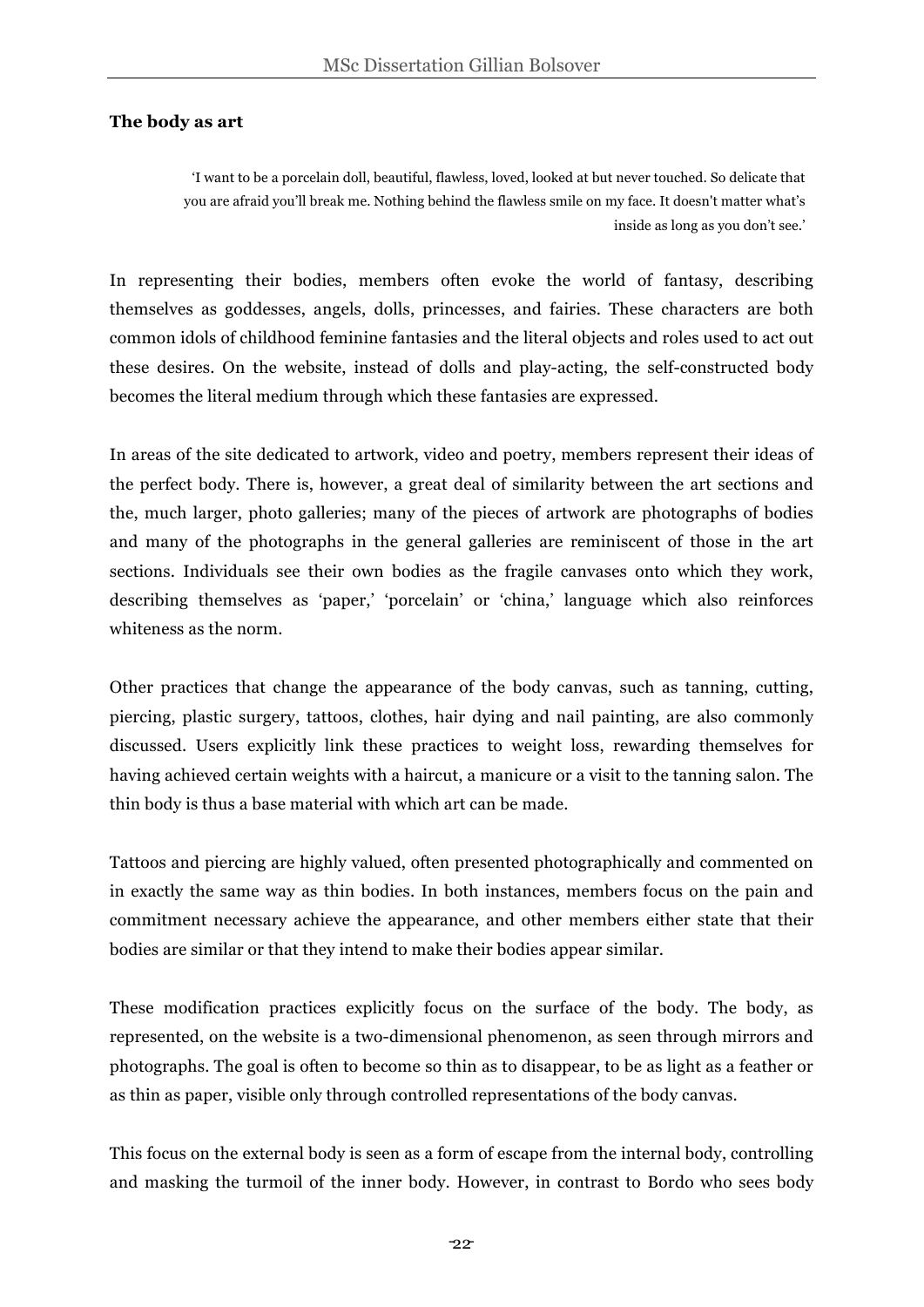control practices as attempts to control a fleshy and organic inner body (1993: 189), website members are more likely to describe an emotional inner body. The beautiful, albeit thin, veneer of the body canvas disguises feelings of depression, anxiety and isolation. Users are instructed: 'keep smiling and fool the world that you are happy with your body.'

## **The body as a superiority**

'I can't stand people who get weight loss surgery. It's cheating. I want to yell at them. I worked hard to be thin. It took will-power and months of exercise and restriction.'

There are very few photos of celebrities and models on the site. While these bodies are admired, members recognize that media images are often modified to appear more attractive. In one case, a user states she cannot trust celebrity photos and, in another conversation, actor Jennifer Aniston is criticized for having photos of herself manipulated so she appears thinner in the media.

Members do not seek to replicate the bodies of actual celebrities but rather strive to achieve the idealized fantasy body from which these mediated representations derive. There is a sense of superiority that members do not use manipulative presentation techniques to achieve the appearance of thinness. One user complements another saying 'you are thinner than everyone in Hollywood' and, in reference to the debate over media manipulation, another writes 'I don't want to just look skinny but actually be skinny.'

What is understood to differentiate members from the wider population is not their goals, but their ability to commit to these goals. Articles from mainstream media sources focusing on thinness and dieting are put forward as examples of the fact that site members are not abnormal, they are just abnormally good at achieving the body that everyone apparently wants.

Thinness is presented as extremely simple: 'stop being lazy and eating fatty food, that's all you need to know.' Others are seen as weak because they cannot refuse food. As one user writes: 'I just have a high standard of what just good enough for me, and I am strong enough to do what it takes.'

While it is assumed that everyone finds the thin body desirable, it is also recognized that it is possible to be too thin. Members who present emaciated bodies are often told not to lose any more weight. In a community that focuses on extreme control of the body and food intake, it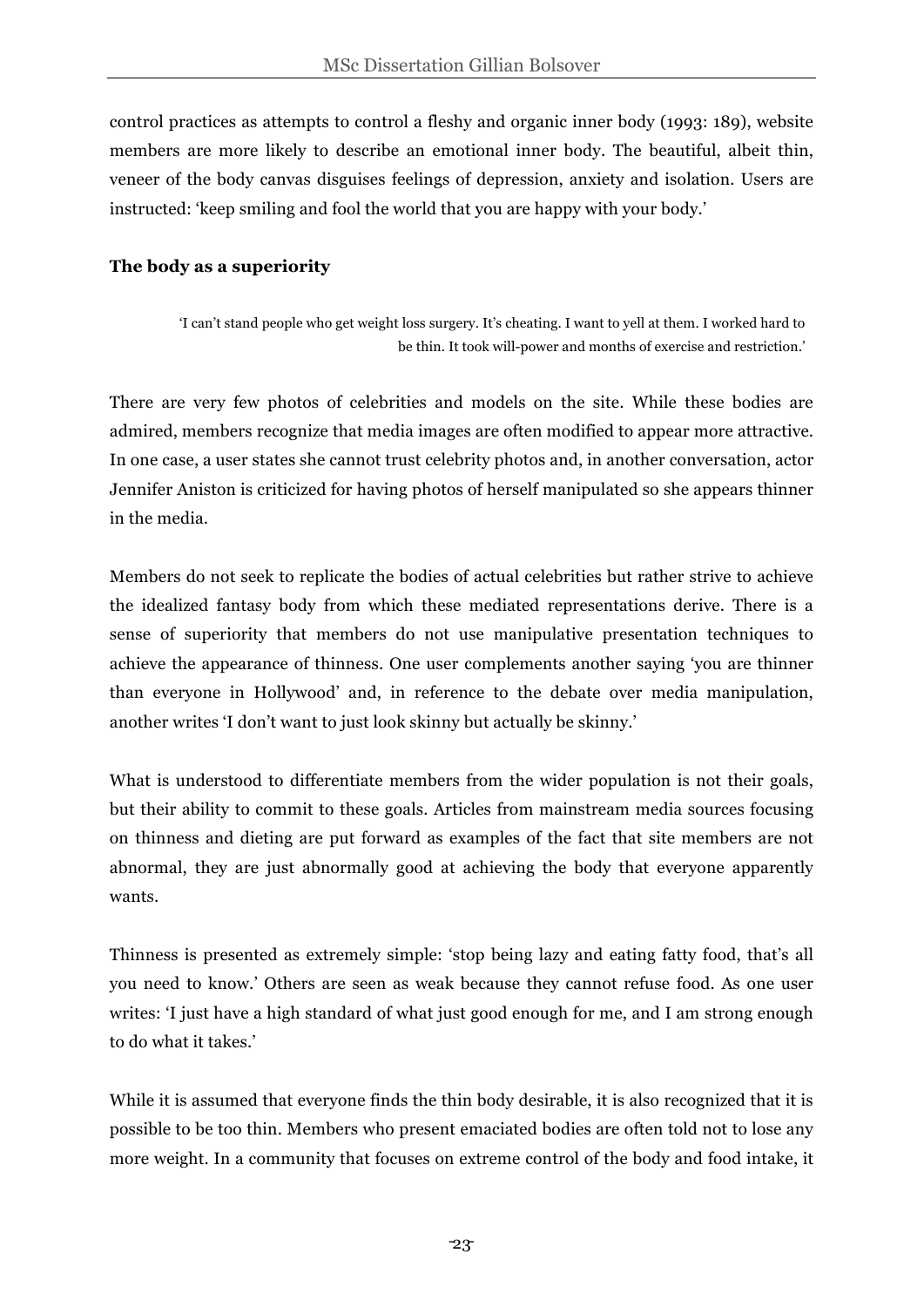is understood that one can lose control of this drive for control (essentially developing a serious eating disorder).

The website describes itself a place where individuals with eating disorders can find balance. In the lengthy testimonials section, many users state that they would have committed suicide or be in a much worse situation if it was not for participation in the site. One user calls the site 'a way for the dying to avoid death.'

While it is impossible to know the offline effects of the site, it does appear to provide some balance to the lives of members. Individuals are sometimes encouraged to seek help or treatment, not to lose more weight and to take care of themselves. Self-harm is generally discouraged and there is little evidence of suicidal or truly desperate messages. Members exhibit care and concern for others wellbeing; messages such as 'haven't seen you here in a while. hope you are doing ok' and 'message me anytime if you want to talk' are common.

In the context of a community where the controlled body is the symbol of the superiority of the individual, members actively try to help others maintain this tenuous control. The body becomes the boundary between life and death. Variations on the adage 'eat to live, don't live to eat' are very common and eating enough to live is as important as not living to eat; the body must be maintained as the highest form of living art.

# **The body as a performance**

'I'm going to make myself look like you. No matter what. \*screams at body\* LOOK LIKE THIS!!!!'

In a series of six photos 21-year-old Kaya poses seductively wearing a red and black corset, black wings and black underwear. Her body is so skeletal that it elicits a great deal of concern from other members; some say she has gone too far, others complement her but tell her not to lose any more weight. Kaya responds, saying she knows she has a serious eating disorder and is in the process of seeking treatment.

Offline, and even on the site, extremely thin bodies are often met with revulsion. However individuals continue to want to exhibit their bodies as works of art. The site provides a place where the body can be presented as art and performed as a representation of the individual.

On the site there are explicit rules to this performance. The body is always presented with disgust, as a work in progress, never as a final totality. Variations on the quotation 'get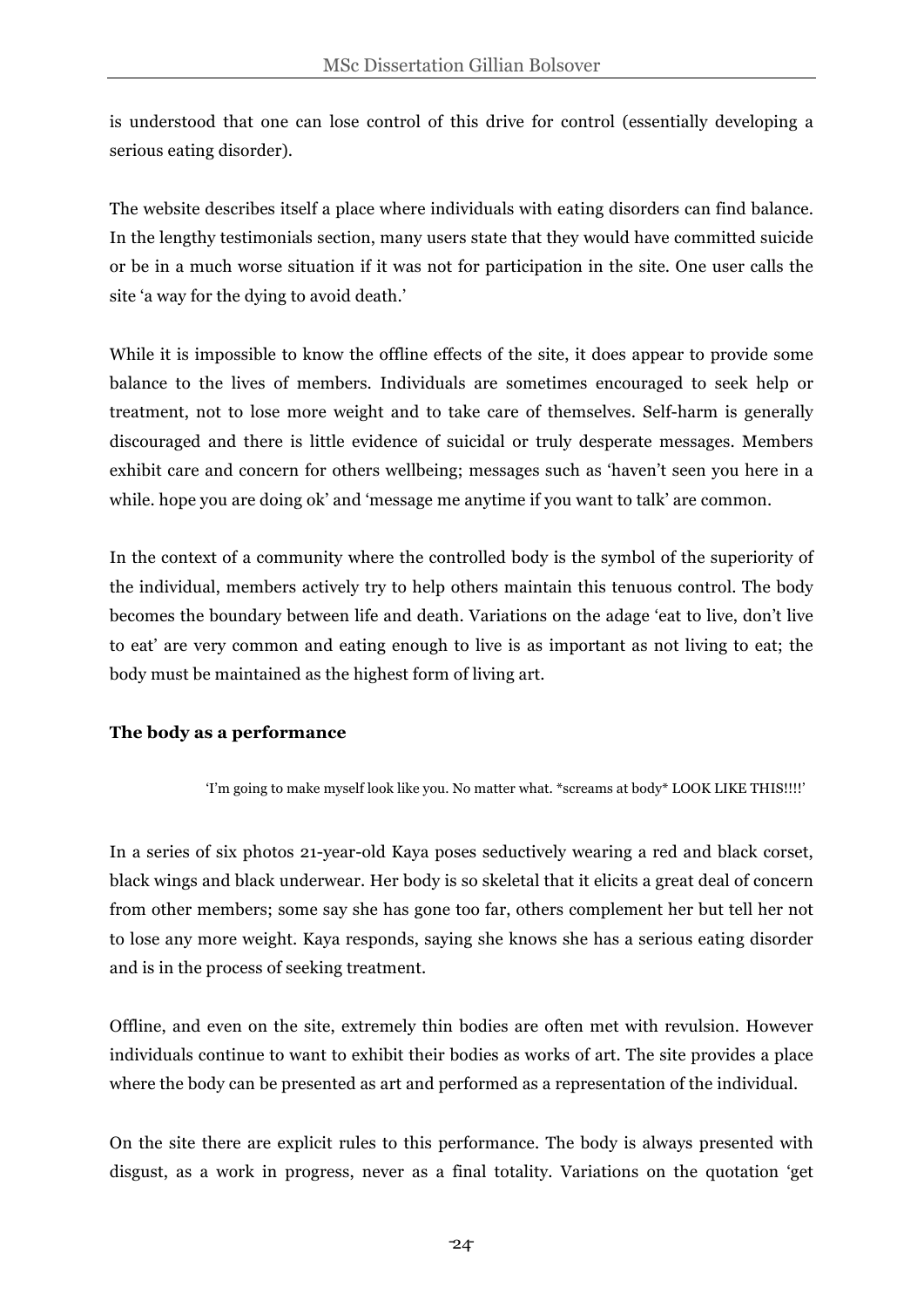beautiful or die trying' are common, but are also sarcastic for it is understood that there is no end to getting beautiful and that every individual (whether sooner or later) will die while still trying to perfect themselves.

BeautyinPain, a young woman from Australia, uploads a photo of herself with the caption 'how much should I lose?' and the subtitle, 'please name my worst features.' Seventeen users comment on the photo; fifteen say she is stunning, perfect just how she is, and the other two say she is beautiful but could work on toning her muscles. BeautyinPain thanks everyone who commented saying: 'you made my year :) after so much hatrid toward my body, youve no idea how much it means to me.'

Members believe express the view that it is vain or embarrassing to be happy with their bodies. When photos are presented on the website, they are often accompanied by captions, such as 'fat, fat, fat' and 'still not thin enough.' However, users expect to have these comments contradicted. If the bodies presented online are criticized, this arouses widespread hostility. Those who present their bodies with the most vehement hate generally receive the most positive commentary, and are overwhelmingly thankful that their bodies can be 'thinspiration' for others.

The large number of carefully posed suggests that many members are proud of their bodies and want them to be seen. It is hard to know how much self-hate is exaggerated when presenting the body online; however, one comment may prove illuminating in this regard. In response to a photo presented with typical negative self-commentary one user responds: 'did you really write "still fat"??? you are just BEGGING for attention.' In a community where negative commentary is normally responded to immediately, weeks after the comment was posted there were still no responses to the accusation of exaggerating self-hate.

Pollack (2003: 247) points out that young people often articulate self-identity through discourses of personal freedom, risk and danger. As part of the all-important task of constructing a personal narrative, the performance of self-hate, the proverbial troubled childhood, is an important step in justifying the risks of pursuing bodily perfection. The visual presentation of body pride combined with a textual presentation of body hate is part of the social standard of personal narrative construction on the site, signalling that self-hate has been addressed and controlled through body modification.

While the body in many cases is performed to communicate the individual's superior moral character in channelling self-dissatisfaction into the beauty quest, this performance can also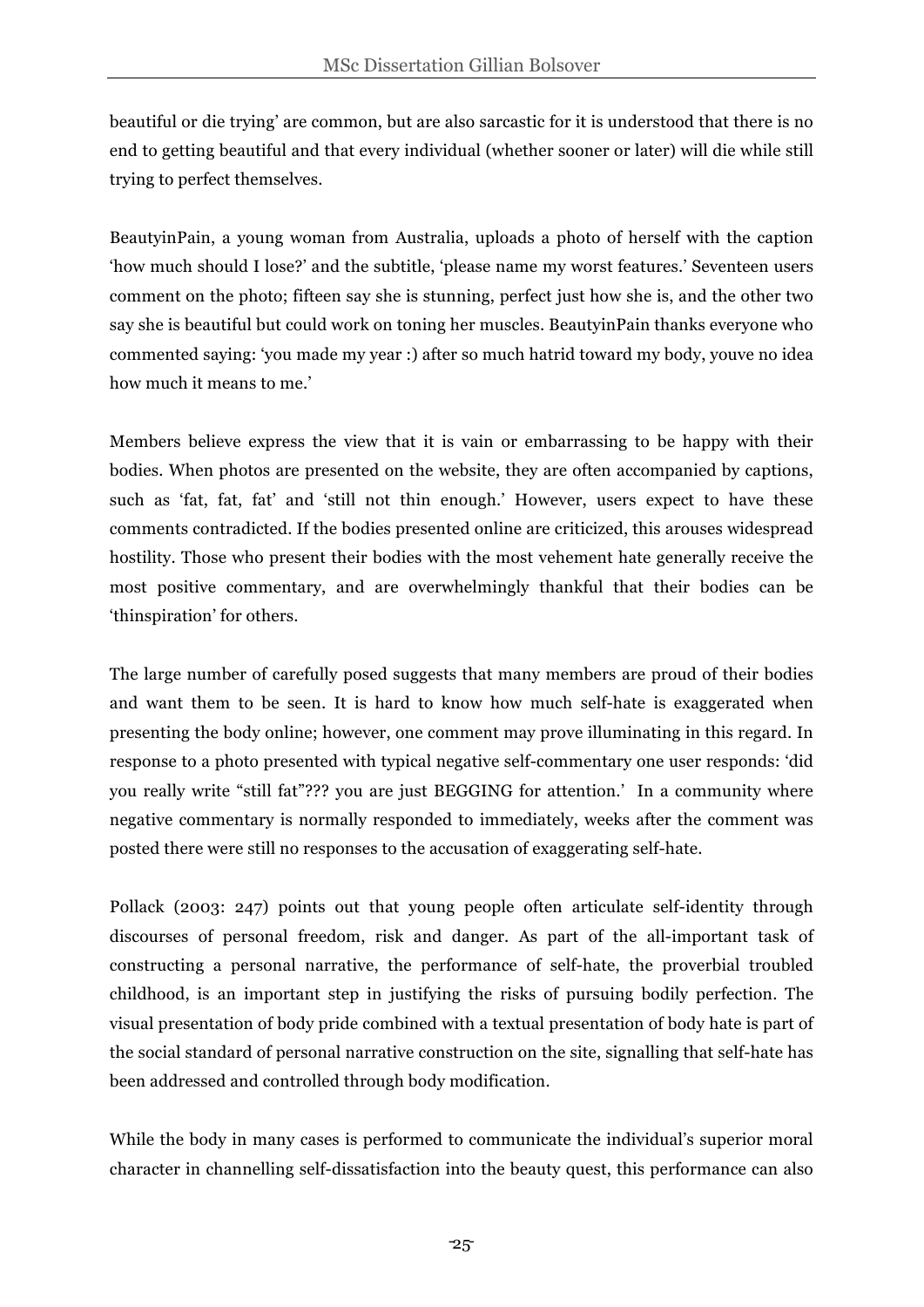be a call for help to stop the cycle. LillieBeth, a Canadian teenager, writes in her blog that she tried to tell her best friend she had an eating disorder but her friend didn't understand. She concludes: 'Fuck you. I don't need your help. I'll just keep doing it until you see I'm not OK.'

## **The body as an outlet**

'I want to scream. I don't know why but I think it would help. But if you scream, they will think you are crazy and lock you up. So I'll just stay silent and wish I could scream.'

'Bitchspo' is a special area of the site dedicated to expressions of rebellion. In one photo, Sunshine, an American teenager, holds her middle finger up toward the camera, her other arm extended to take her picture. Her eyes look out of the top corner of the frame and a teddy bear's foot is just visible in the bottom corner. In a photo-editing program, she has completely erased her mouth and written over the top STFU (an abbreviation for 'shut the fuck up'). The next photo replicates the first, with the word FAT replacing STFU.

This idea of voiceless rebellion is a common one on the site; members photograph themselves with their mouths covered with duct tape or measuring tape. The refusal to allow food into the mouth is a corollary to the inability to express oneself through speech. In the absence of the ability to speak about problems, the body becomes the mechanism through which emotions are communicated.

Members express a great deal of anger toward family, friend and the media, both for setting unrealistic standards and for standing in the way of the pursuit of these standards. However, members feel voiceless, unable to respond to these pressures. Daily annoyances are frequently detailed in member blogs, often accompanied by apologies that the site is the only place the user can talk about their problems. Practical advice on how to solve problems is almost never given. Instead the website is simply a venue where emotion can be expressed.

The body is similarly seen as an expression of anger, rather than a solution to problems. Some members engage in self-harm, and speak about cutting themselves in very similar terms to the way that they speak about controlling their weight, as a release of anger and emotion, an activity that calms and controls the body. Cutting is often juxtaposed with controlling eating; when individuals consider their eating out of control they cut themselves, when they are in control of their eating they do not need to cut themselves. Both practices are responses to an emotional situation that cannot be communicated through speech. The body and the website becomes an outlet for the expression of emotion. This expression is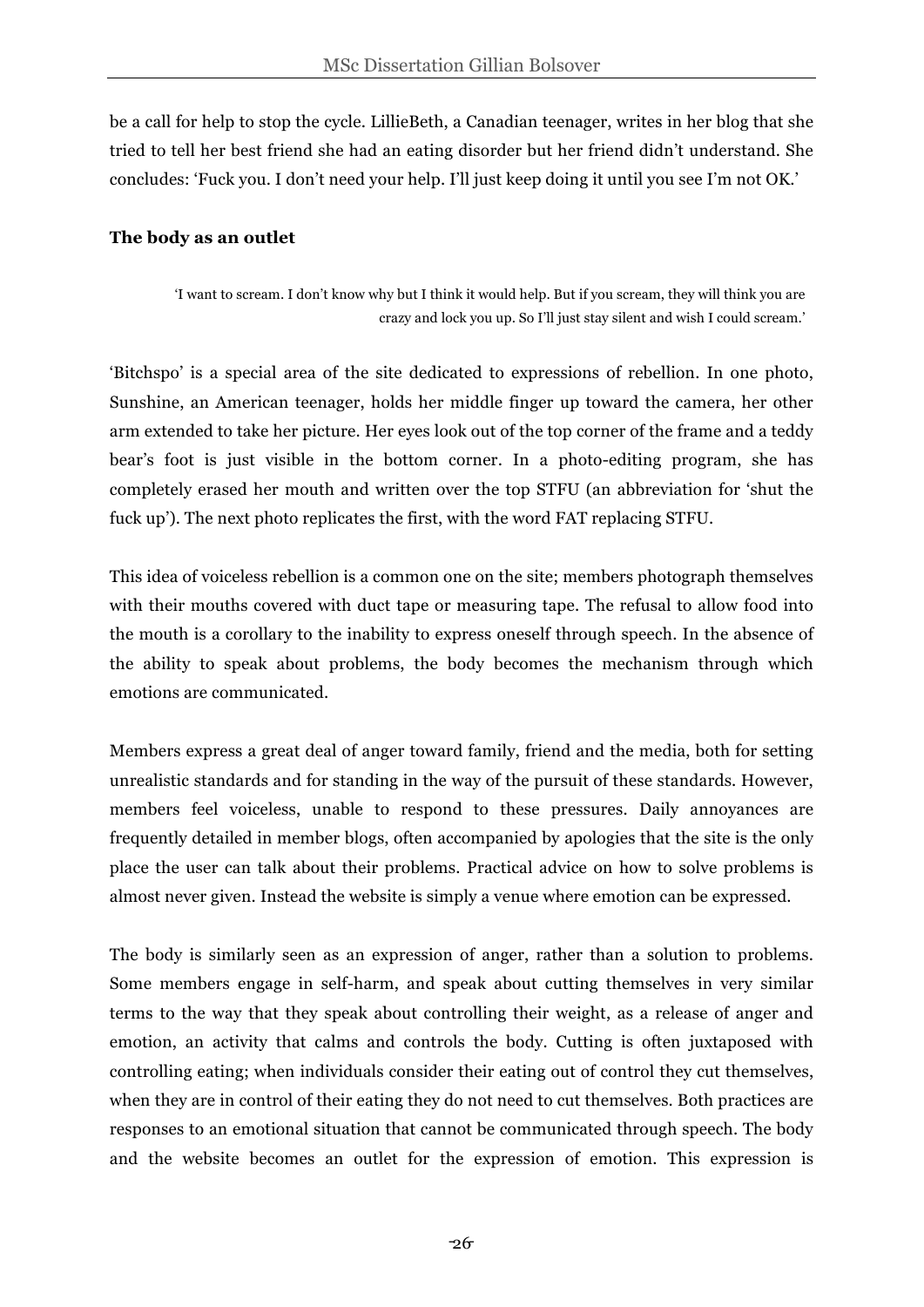sometimes intended to communicate to others through the medium of the physical body; not 'these are my problems' but 'look what my problems made me do.'

Members, who feel voiceless and isolated, often express that if their bodies were more attractive they would have more friends and their family would take them more seriously. Thus the body is both a tool for communication and, in its ugliness, a barrier that prevents adequate communication.

In Sunshine's first photo, STFU covers an erased mouth. She has forced herself into voicelessness, replacing her mouth with a command not to speak, yet it seems she also feels forced into not speaking. She expresses her anger through the site, photographing herself at home swearing toward the camera and uploading this photo so others can see.

The second photo, where the word 'FAT' covers Sunshine's mouth, provides an interesting contrast to the first. In the first, a command prevents speech, necessitating expression through the medium of body representation. Should the second be interpreted in the same way, with feelings of fatness preventing speech and necessitating expression through the body? Or does this almost identical photo have a different meaning, with fatness preventing eating and the decision to restrict food intake causing the loss of voice?

# **The body as an anchor and a prison**

'Keep your little secret and never tell those fake friends on the outside'

'I will not betray the thin, beautiful girl inside me.'

Seeing their bodies as communicatory tools, members engage in continual self-surveillance as they attempt to reshape the body to match their fantasy. The physical body, as represented, is never deemed adequate and users do not want to accept their bodies as representing themselves. Mirrors, scales, and cameras are hated for the representations they reflect, which undermine the body fantasy. Members refer to themselves as 'thin girls hiding in fat bodies' and feel that weight loss will reveal the real body to which their mind is connected. As such the physical body in representation and corporeality becomes an object that must be fought, disconnected from the mind of the individual. As one user writes, 'I will starve myself tomorrow. I will NOT accept THIS body.'

Many of the photographs are specific commentary on individual self-surveillance practices; members photograph themselves looking in the mirror, standing on the scale or trying on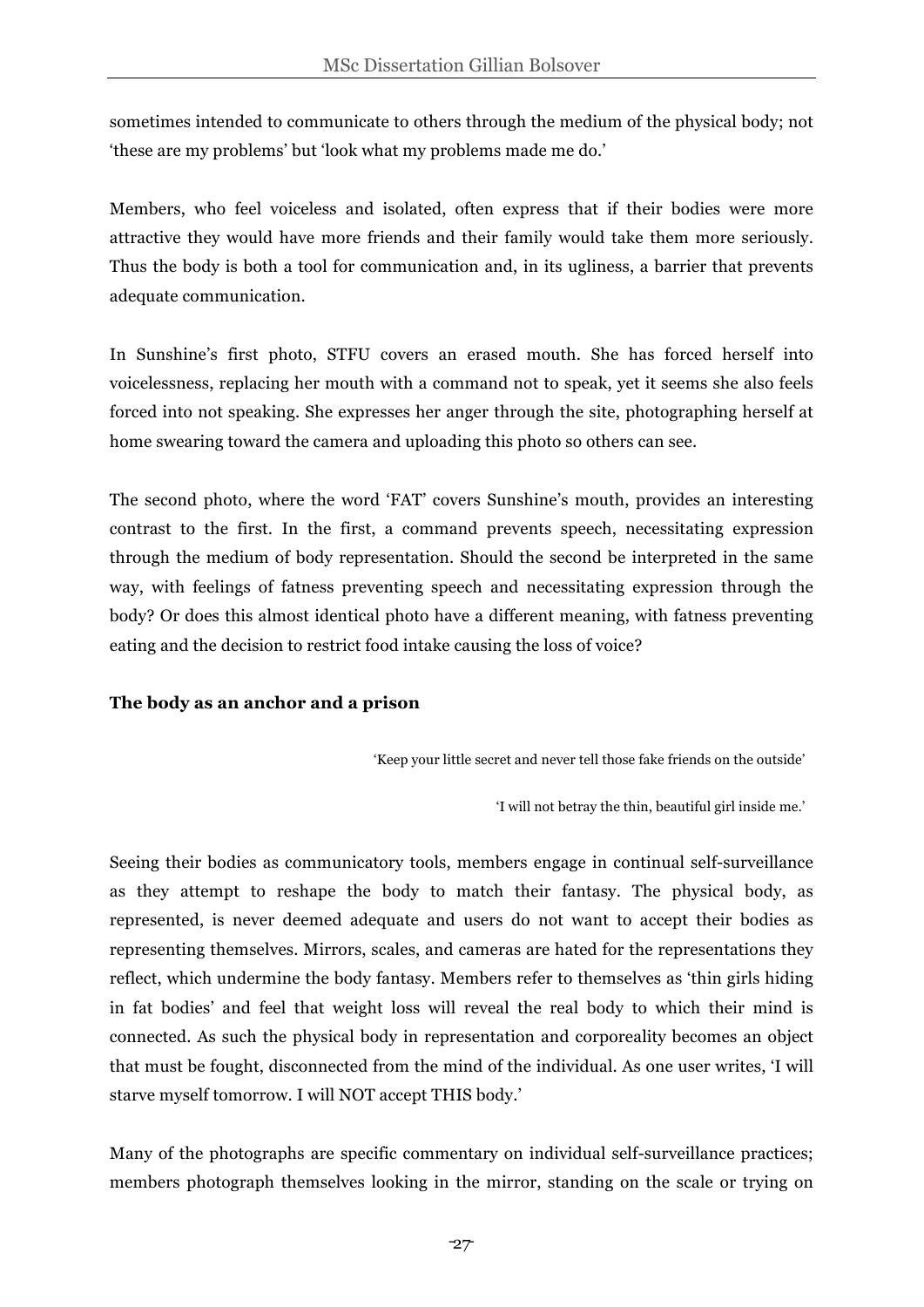clothing. In a series of three photos titled 'alone at home,' anabananabear photographs herself looking critically into the mirror. The photograph mostly shows her in reflection, with only the back of her head visible outside the mirror. The caption reads: 'crying. i feel so fat.'

These images, rather than showcasing the body, describes how anabananabear feels about her body and how, when home alone, she tearfully surveys her body, finding it inadequate. However, many users reply telling anabananabear she looks beautiful and she thanks them.

Although she waits till her family goes out, anabananabear is not alone during this process of self-surveillance. The majority of photos on the site are apparently taken by the user themselves, often reflected in a mirror, specifically for inclusion on the site. As such the community and its standards are present while the body is prepared for presentation.

The few pictures that show members in social settings are often used to emphasize the isolation the user feels when her body appears in the offline world. Hiimjessica, an American teenager, posts a photo of herself grinning for the camera on the beach. She stands close to the photographer, looking upward to someone taller than herself. She writes, 'from the photo you'd think im happy. but notice im wearing my shirt at the beach :(.'

This image emphasizes the mask users feel they must wear offline, where others do not understand how to read the signs with which they present their bodies. The influence of the community is felt during everyday life, and events from everyday life are retroactively reinterpreted online. In contrast to theories of online embodiment that see the Internet a place where users can establish parallel identities or where offline individuals are tethered to their online identities, members of this website anchor their online identities in their offline bodies.

The offline body is put forward as a commitment to the site and its ideals. Members list numerous attributes in their forum signature, marking different highest weights, lowest weights, current weights and goal weights. A listing of progressively lower weights signals a continual commitment to the community and provides a badge of progress. Users also commonly list their (apparently real) names, ages and locations in their profile. While there is no way of verifying this textual information, offline attributes are overwhelmingly what define users on the site.

The body becomes the physical anchor that connects the online and offline experiences of members. It is the offline body that defines the online user, but, often, it is the online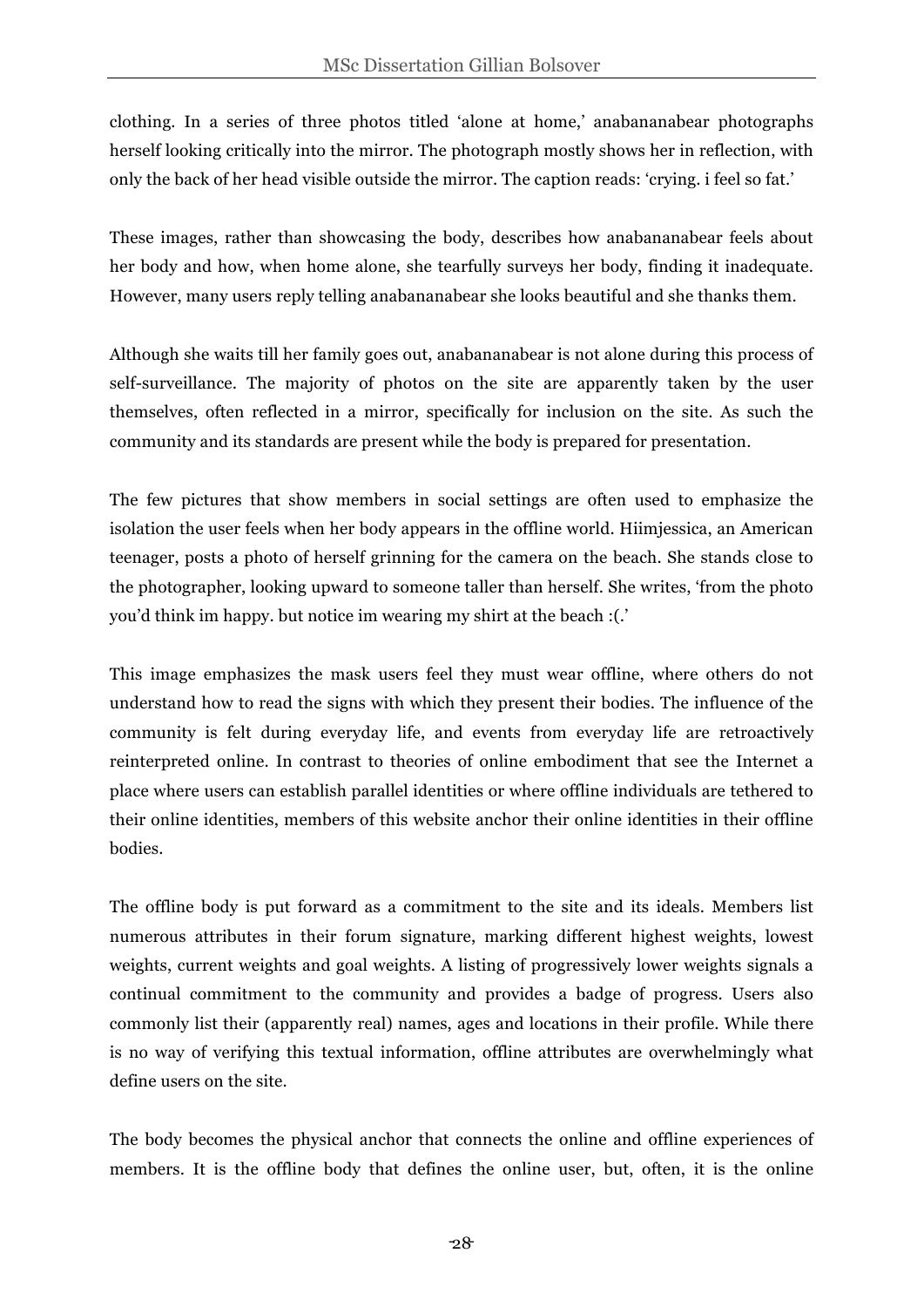community that represents the way the body is understood. On the site, the user's 'real' body and 'real' feeling about their body, kept hidden offline, can be revealed.

Tiny, a twenty-two year old American, uploads a photo of herself, pale and apparently asleep in hospital with a feeding tube in her nose. This picture was clearly not taken by her, and was probably not intended for upload onto the site. This image, which in many contexts would be seen as a terrible example of a disease ravaged body, becomes a symbol of strength and rebellion on the site. Other members emphasize with the Tiny, telling her 'fuck those doctors' and encouraging her to stay strong. They detail their experiences with forced feeding and express sadness that Tiny had to go through the process. As part of the online community, offline events take on new meanings and users insulate themselves against these events through community discourse.

It is impossible to know the full extent of the effects of community membership in the offline world, the extent to which members feel more comfortable, and genuine in their online bodies and identities than their offline equivalents. However, if members are to be believed, the online community is the primary means by which they evaluate themselves and the offline becomes the time that a individuals play with alternative identities. Users state that the site is the only place they feel safe or able to express themselves. The online standards by which users evaluate their bodies are kept separate from others offline; however, this does not diminish the power of the community. As one user writes: 'I didn't tell anyone else about these secret, hidden parts of my life which became the whole thing.'

# **The body in convergence**

'My life follows Ana's instructions, 'She's my salvation and my destruction.' 'Ana is my best friend. She will lead me to thinness.'

Writing in 1996, Hesse-Biber describes what she calls the cult of thinness as having all the hallmarks of a religious cult except a spiritual leader (10). However, online it appears that leaders have been found in the personifications of anorexia and bulimia as Ana and Mia. The words Ana and Mia are very common on pro-eating disorder sites, often part of site names and used more frequently than their longer form equivalents. Their use is so widespread this terminology has been unquestioningly adopted by much of the research literature, often simply understood as a shortened form of the respective conditions.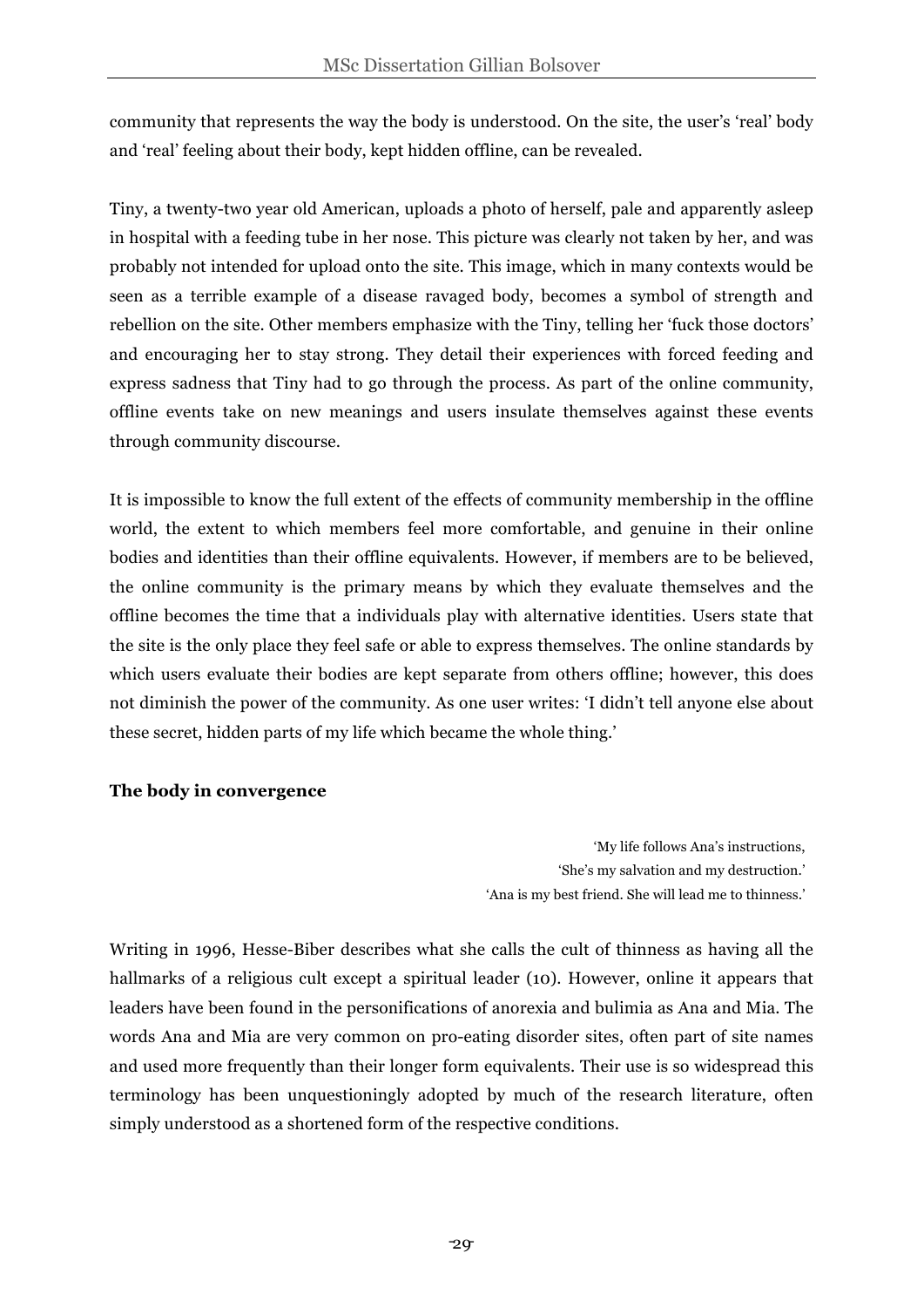However, these terms are much more than just an abbreviation. A quasi-religious movement has been built around these personified disorders. Johnson, for instance, investigates how this movement was built in reference to Christianity, with the Ten Commandments becoming the Thin Commandments; the 23rd Psalm, the Ana Prayer; and the Apostles Creed, the Ana Creed (2003).

Ana is the personification of anorexia in female form and, the less common, Mia, of bulimia. Ana and Mia are understood as having a perfect body and perfect behaviours. However, neither are depicted in artwork nor are the specific qualities of their bodies referred to. It is as if their bodies have achieved such thinness that they cease to exist, fulfilling a common fantasy disordered eaters. Users address posts and diary entries to Ana, and create letters and instructions from her.

Given her disembodied nature, Ana can be both a separate persona, with whom the user communicates and who acts as a guide or an example, or as an internalized part of the individual themselves, one of many conflicting voices in the user's head. Ana is a friend who helps the individual along the path to thinness, giving support, strength and instruction, but members also speak of physically being Ana.

In her investigation of eating disorder support groups, Walstrom refers to eating disordered voices and her battle against her own anorexic voices (2000: 244). Ana and Mia can be understood as these eating disordered voices, the side of an individual that despises the body. However, where previously the voice was isolated specific to the individual, the pro-eating disorder movement brings these voices together, creating a collective embodiment of individual eating disordered voices.

When website members represent their bodies online, they provide successive iterations in establishing what the perfect body means within the community, actively building the rules of the 'cult of thinness'. Online bodies become quasi-communal property, with users defining themselves and their goals in relation to other members' bodies. These body representations define what it means to live with Ana, to follow Ana and to be Ana. The cult of thinness has found a spiritual leader in the collective bodies of its members, who articulate their own feelings through the collective mouths of these idols.

Members use the tools of the online environment to create virtual bodies that exist within strict communal boundaries. However, these bodies are built from representations of offline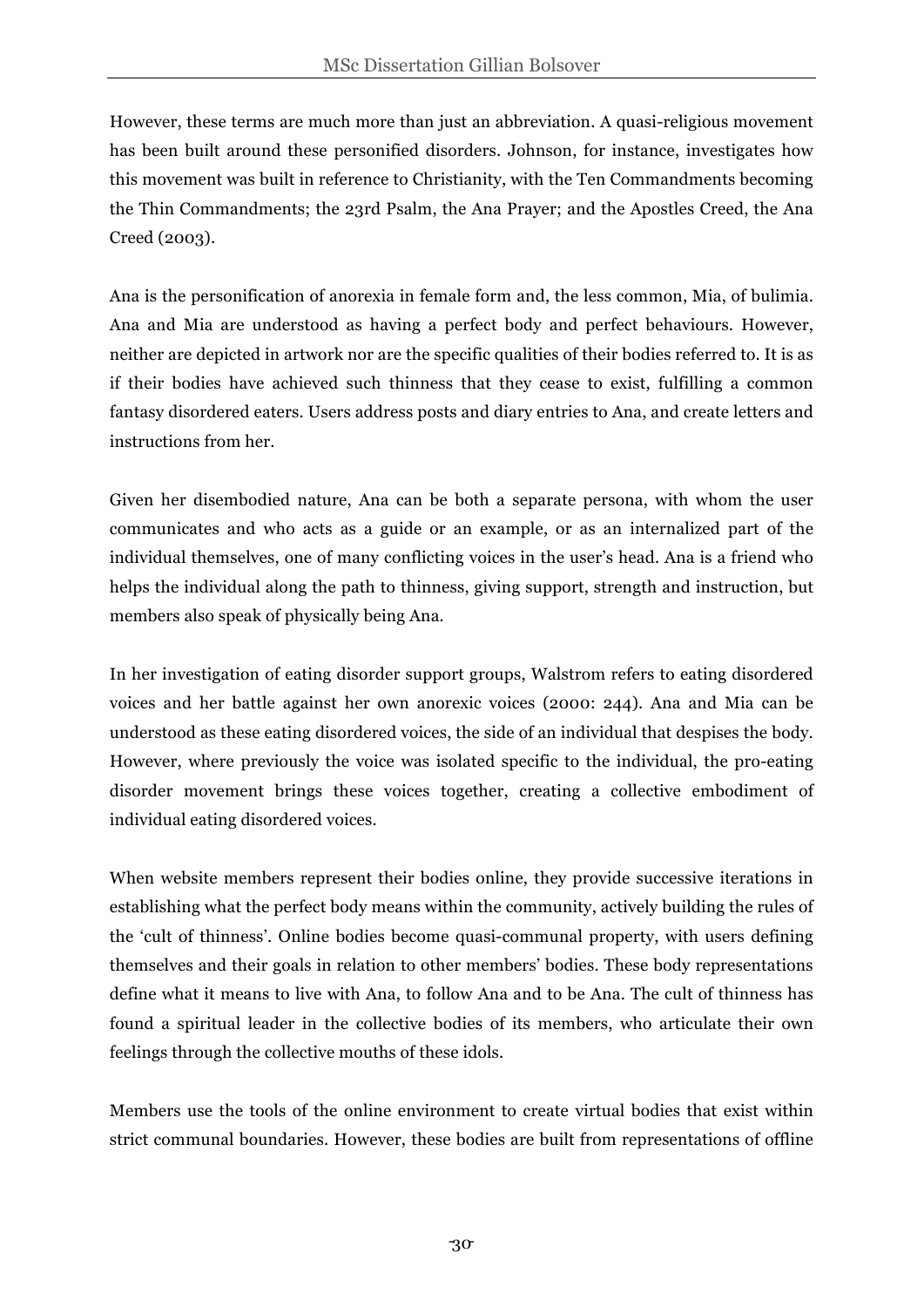bodies that, due to the understanding of the body as a communicatory tool, have themselves become virtual.

# **Moving forward**

In light of these findings, several areas for further research become apparent. Firstly, alternative methodologies could be employed. A content analysis of data on the site is an obvious next step and could address questions pertaining to prevalence of these representational practices and establish whether there is any correlation between these practices.

Interviews and ethnographic research would also add greatly to research in this area. Both methodologies, however, are rare due to ethical concerns. A book currently in production by Pascoe and Boero will be the first, to the knowledge of this researcher, to include interviews with users of pro-eating disorder websites (C. Pascoe, personal communication, 2010). This does not, however, negate the utility of future interviews that would allow participants to explain themselves in their own words. In light of the observation that feelings of voicelessness seem to drive individuals to communicate through body modification, interviews would facilitate new channels for communication.

A second direction for further research would be to expand the data under investigation. There have been numerous content and discourse analyses of multiple pro-eating disorder websites; however, few specifically address issues of body representation. It would be interesting to see if the observations from this website hold in other pro-eating disorder websites, especially small personal sites, those that are more explicitly committed to promoting eating disorders, and those that are not publicly accessible.

These findings could also be compared to other types of site to see which selfrepresentational practices persist. A research project previously carried out by this researcher on a social networking site committed to bodybuilding identified numerous similar and analogous themes. Rather than examining disordered eating as a category unto itself, we should seek to explain how these practices are situated within a wider culture of body modification and representation.

A cross-media study of certain key discourses identified in this research would also further understanding in this area. This study observed self-representational practices that seemed more influenced by pornography, art and fantasy than the traditionally implicated celebrity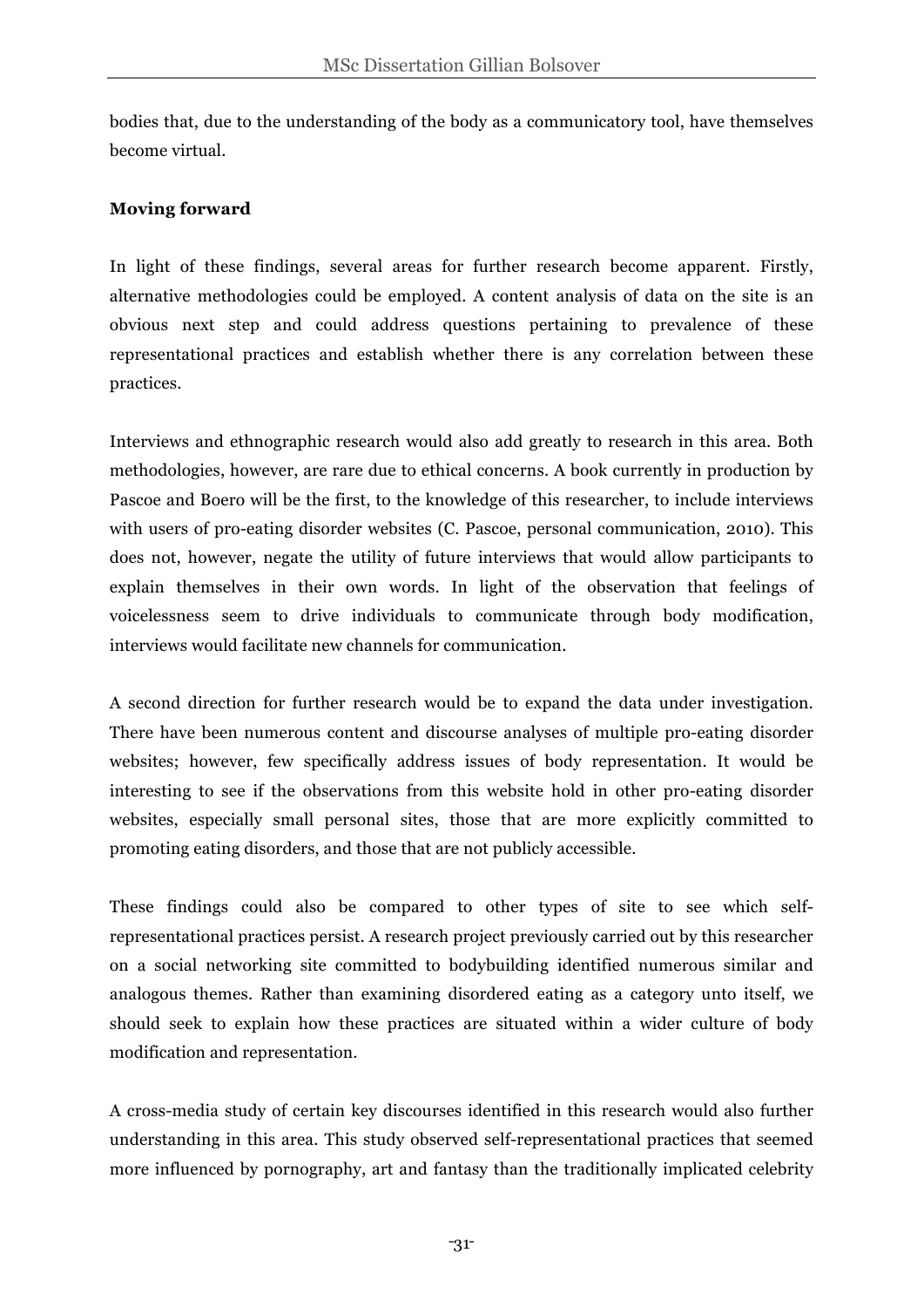and fashion culture. More research is this area is necessary, however, in order to identify the discursive structures that shape the eating disordered body.

Lastly, research in this area very rarely addresses issues of freedom and harmfulness. While this was not the goal of this research, questions of harm and individual agency, while exceedingly difficult, clearly deserve to be addressed in this area. Further research should actively question common discursive patterns that eating disorders are a 'problem' and a 'disease' from which certain individuals 'suffer.' Rather we should interrogate the social structures in which these practices are embedded.

Further research in this field must take a critical approach to the existing classifications of normality and abnormality and the distinctions between online and offline bodies; marginalizing disordered eaters and simplifying self-representational practices will do little to further understandings of the increased virtuality of the highly-mediated body.

# **CONCLUSION**

On the website, members are united through representations of their offline bodies. Expressing feelings of isolation and loneliness in regards to their offline lives, online they find solidarity in sameness. Representations of the body become quasi-communal, with users defining themselves and their goals in relation to others. These representations also define the overall goals of the community, personified as Ana and Mia.

These representations of the body become the canvas through which personal narratives are built. The body is dressed up and performed, modified and controlled as a representation of the individual's personality. This body canvas is a mask that hides emotional turmoil in the offline world and expresses it in the online one.

Online, the appearance of the body, so elusive in the offline world, can be highly controlled through the selective use of photographs and text. This highly controlled online body is thus felt to better represent the self than the offline body.

As part of a modern society that views the body as a malleable object, the move online seems to provide a new stage in this process. Virtuality is a tool used to realize offline goals of beauty and belonging, control and self-expression. The secrecy of the community is part of its allure. Members feel isolated but superior offline among others who do not understand the symbolic language of disordered eating.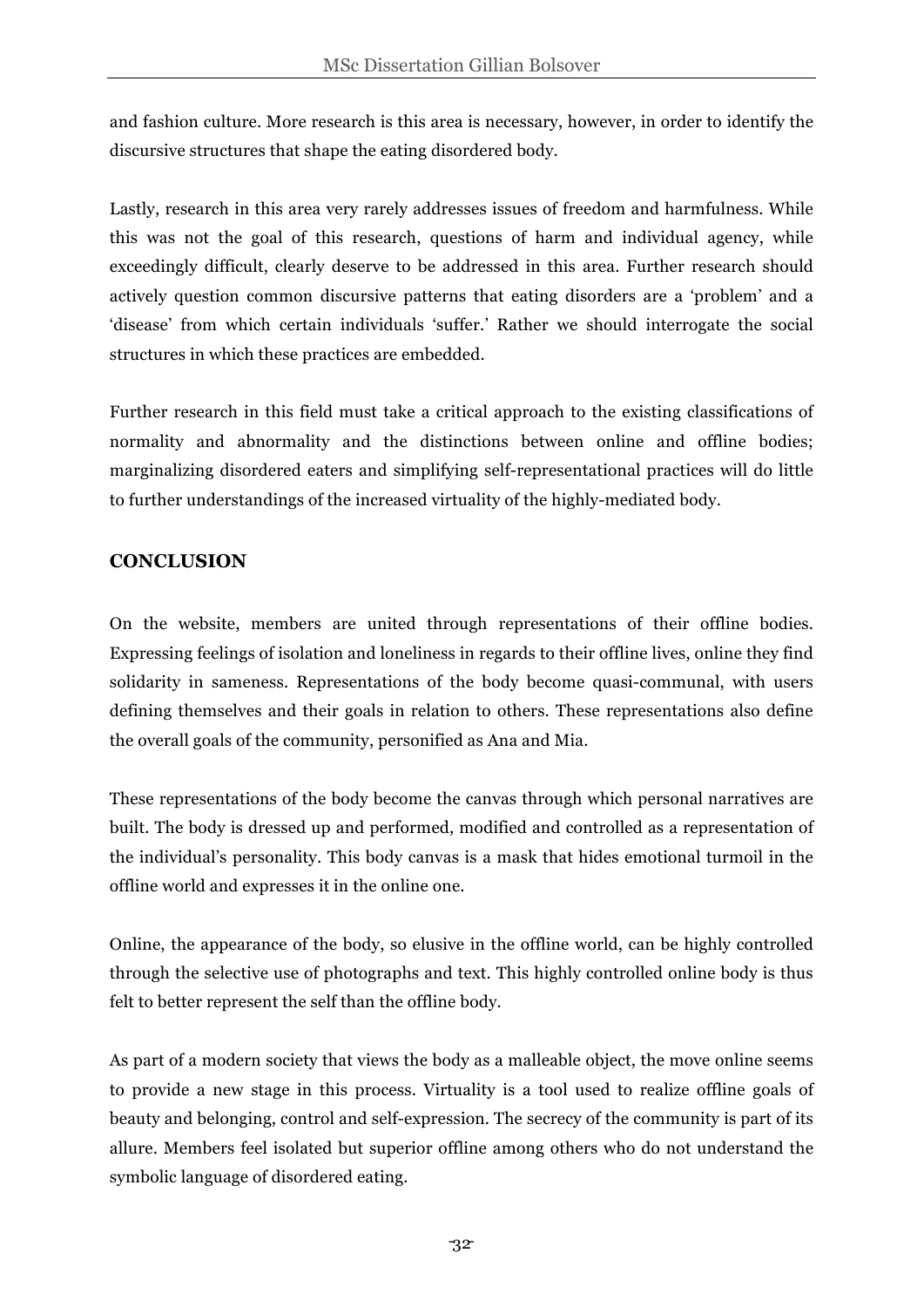Thinness is one of many symbols of body control within the community, part of a package of modifications that includes tattoos and tanning, clothing and cutting. It is, however, seen by many members as the ultimate expression of bodily control because it reduces the body itself, bringing the outward appearance closer to what is believed to be underneath and providing the material from which other art is created.

While there is little explicit reference to celebrity and fashion culture, general ideas of body perfectibility pervade. Beginning from the first pro-eating disorder websites, users began to take control of how their body fantasies were represented, allowing them to develop a voice that they felt was hidden offline. The online body is represented in relation to fantasy, angles, goddesses and dolls, combining the ideals of fragility and power.

Voicelessness and isolation appear to be key factors in driving members modify their bodies and embrace self-actualization online. With disordered eating affecting mainly young, affluent, Western women and teenagers, it must be asked whether this demographic experiences greater feelings of voicelessness and isolation than others, or whether are there equivalent body modification practices in other demographics.

To participate in this community, the online body must be anchored in the offline, linking and existing in both realms. Members choose and shape the online social structure that governs how they understand their bodies. Often individuals see their offline identities as the mask and the online environment as the only place where the 'real' body can reveal itself. As a biological organism, however, the body corpus remains in the offline world. There is only one physical body, regardless of the configuration of symbols and signs used to interpret it. In the highly mediated realm of online body modification, the offline body becomes increasingly virtual, a tool with which individuals play a potentially dangerous information game.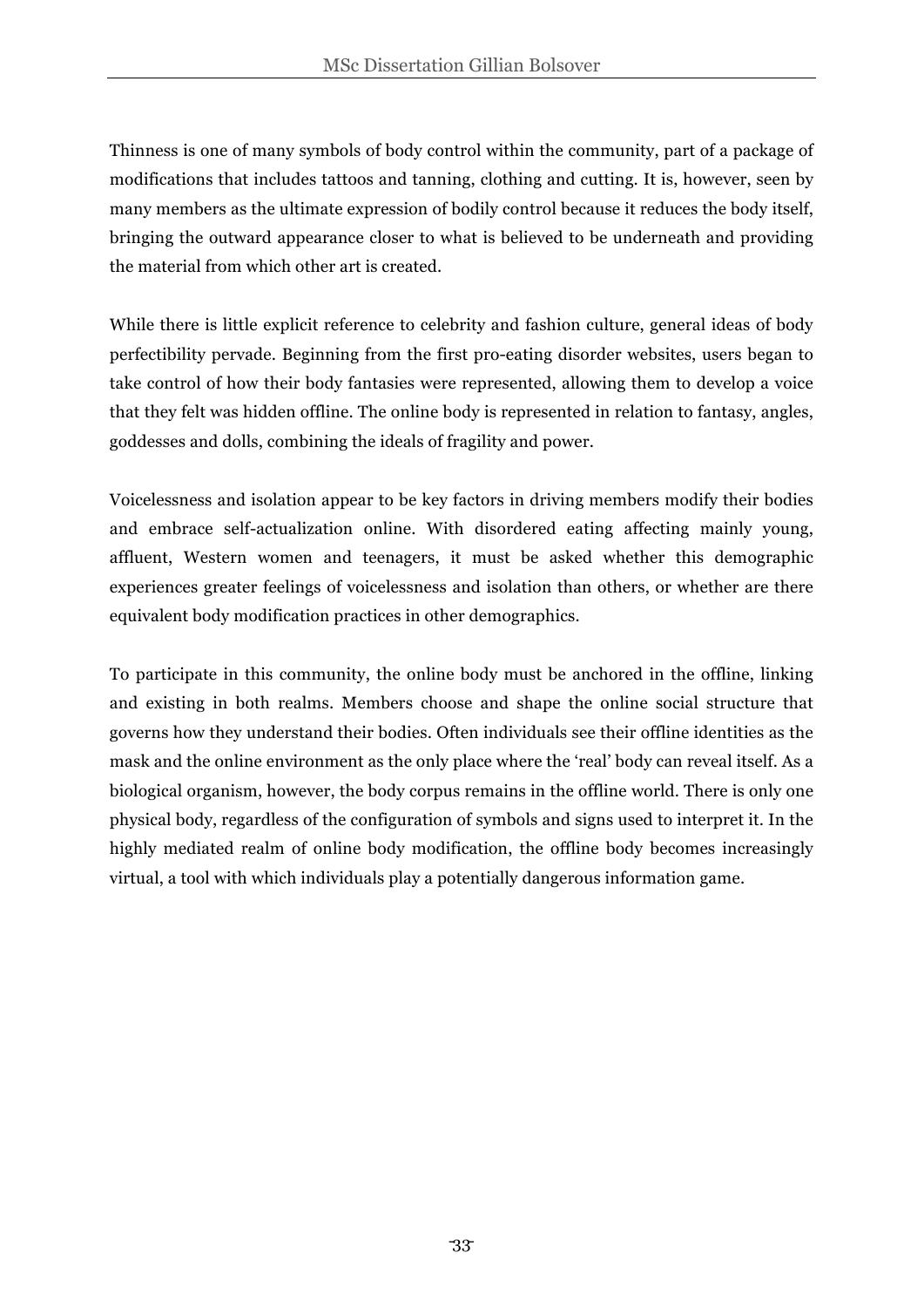#### **REFERENCES**

- Bardone-Cone, A. and Cass, K. (2007) What Does Viewing a Pro-Anorexia Website Do? An Experimental Examination of Website Exposure and Moderating Effects, *The International Journal of Eating Disorders*  40(6): 537-48.
- Bordo, S. (1993) *Unbearable Weight: Feminism, Western Culture and the Body*, Los Angeles: University of California Press.
- Borzekowski, D., Schenk, S., Wilson, J., and Peebles, R. (2010) e-Ana and e-Mia: A Content Analysis of Pro– Eating Disorder Web Sites, *American Journal of Public Health*, published online ahead of print. URL: http://ajph.aphapublications.org/cgi/reprint/AJPH.2009.172700v1 [Last consulted June 18, 2010].
- Boyd, S. and Ellison, N. (2008) Social Network Sites: Definition, History and Scholarship, *Journal of Computer-Mediated Communication* 13(1): 210-30.
- Bulik, C. (2001) Eating Disorders: Integrating nature and nurture through the study of twins, in M. Nasser, M. Katzman and R. Gordon (eds.) *Eating Disorders and Cultures in Transition* (pp. 66-85), London: Routledge.
- Costello, B. (2009, November 13) Kate Moss: The Waif That Roared. *WWD Fashion*. URL: http://www.wwd.com/beauty-industry-news/kate-moss-the-waif-that-roared-2367932//?full=true [Last consulted July 22, 2010].
- Di Nicola, V. (1990a) Anorexia multiforme: self-starvation in historical and cultural context. Part I. Self-starvation as a historical chameleon, *Transcultural Psychiatric Research Review* 27: 165-96.
- Di Nicola, V. (1990b) Anorexia multiforme: self-starvation in historical and cultural context. Part II. Anorexia nervosa as a culture-reactive syndrome, *Transcultural Psychiatric Research Review* 27: 245-86.
- Donath, J. (1999) Identity and deception in the virtual community, in M. Smith and P. Kollock (eds.) *Communities in Cyberspace* (pp. 29-59), London: Routledge.
- Douglas, M. (1982) *In the Active Voice*, London: Routledge.
- Esterik, P. (2001) Commentary II, in M. Nasser, M. Katzman and R. Gordon (eds.) *Eating Disorders and Cultures in Transition* (pp. 20-3), London: Routledge.
- Facebook. (2010, April 22) *Statement of Rights and Responsibilities*. URL: http://www.facebook.com/terms.php [Last consulted May 31, 2010].
- Fairclough, N. (2001) *Language and Power*, Harlow: Pearson.
- Ferreday, D. (2009) *Online Belongings: Fantasy, Affect and Web Communities*, Bern: International Academic Publishers.
- Fletcher, D. (2010, May 31) Facebook: Friends Without Borders, *Time Magazine* 175(21): 22-8.
- Foucault, M. (1961/1989) *Madness and Civilization*, London: Routledge.
- Foucault, M. (1975/1977). *Discipline and Punish*, London: Penguin.
- Giles, D. (2006) Constructing identities in cyberspace: The case of eating disorders, *British Journal of Social Psychology* 45(3): 463-77.
- Goffman, E. (1959) *The Presentation of the Self in Everyday Life*, London: Penguin.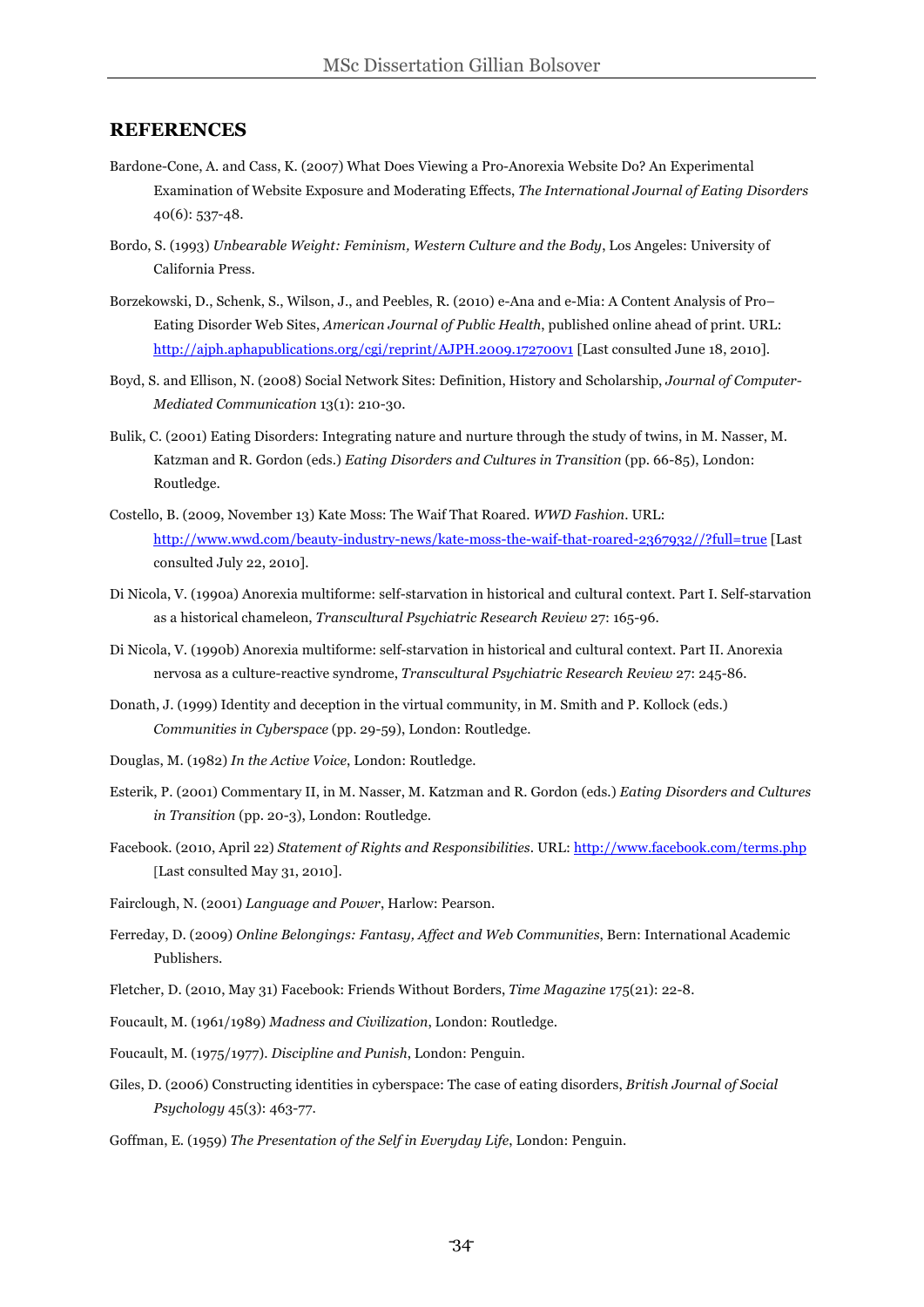- Gordon, A. (2001) Eating disorders East and West: A culture-bound syndrome unbound, in M. Nasser, M. Katzman and R. Gordon (eds.) *Eating Disorders and Cultures in Transition* (pp. 1-16), London: Routledge.
- Griffin, J. (2010) *The Lonely Society?* London: Mental Health Foundation.
- Groesz, L., Levine, M. and Murnen, S. (2002) The Effect of Experimental Presentation of Thin Media Images on Body Satisfaction: A Meta-Analytic Review, *The International Journal of Eating Disorders* 31(1): 1-16.
- Gunkel, D. (2010) The real problem: avatars, metaphysics and online social interaction, *New Media & Society*  12(1): 127-41.
- Hall, S. (1992) The West and the Rest: Discourse and Power, in S. Hall and B. Gieben, (eds.) *Formations of Modernity* (pp. 275-331), London: Open University/Polity Press.
- Haraway, D. (1991/2000) A Cyborg Manifesto: Science, Technology and Social-Feminism in the Late Twentieth Century, in D. Bell and B. Kennedy (eds.) *The Cybercultures Reader* (pp. 291-324), London: Routledge.
- Harper, K., Sperry, S. and Thompson, J. K. (2008) Viewership of Pro-Eating Disorder Websites: Association with Body Image and Eating Disturbances, *The International Journal of Eating Disorders* 41(1): 92-5.
- Hesse-Biber, S. (1996) *Am I Thin Enough Yet? The Cult of Thinness and the Commercialization of Identity*. Oxford: Oxford University Press.
- Johnson, C. (2003) *Social interaction and meaning construction among community websites*. (Unpublished master's thesis). University of Illinois at Chicago. Chicago, IL.
- Lacan, J. (1949/1968) The Mirror-phase as formative of the Function of the I, *New Left Review, September/October, 1968*: 71-7.
- Lacayo, R. (2009, June 26) Michael Jackson, 1958 2009: Deformed by surgery. Warped by fame. The sad end of an American Icon, *Time Magazine 167 (23).*
- Lee, G. (2001) *Visual Methodologies*, London: SAGE.
- Lee, S. (2001) Fat Phobia in anorexia nervosa: whose obsession is it?, in M. Nasser, M. Katzman and R. Gordon (eds.) *Eating Disorders and Cultures in Transition* (pp 40-51), London: Routledge.
- Lupton, D. (1995) The Embodied Computer/User, in D. Bell and B. Kennedy (eds.) *The Cybercultures Reader* (pp. 477-87), London: Routledge.
- McRobbie, A. (2009) *The Aftermath of Feminism: Gender, Culture and Social Change*, London: Sage.
- Nasser, M., Katzman, M. and Gordon, R (eds.) (2001) *Eating Disorders and Cultures in Transition*, London: Routledge.
- Nasser, M. (1999) The New Veiling Phenomenon: is it an Anorexic Equivalent? A Polemic, *Journal of Community & Applied Social Psychology* 9: 407-12.
- Nguyen, D. and Alexander, J. (1996) The Coming of Cyberspace and the End of Polity, in R. Shields (ed.) *Cultures of the Internet: Virtual Spaces, Real Histories, Living Bodies*, (pp 99-124), London: Sage.
- Nielsen. (2010, January 22) *Led by Facebook, Twitter, Global Time Spent on Social Media Sites up 82 % Year over Year*. URL: http://blog.nielsen.com/nielsenwire/global/led-by-facebook-twitter-global-time-spenton-social-media-sites-up-82-year-over-year/ [Last consulted May 30, 2010].
- Norris, M., Boydell, K., Pinhas, L. and Katzman, D. (2006) Ana and the Internet: A Review of Pro-Anorexia Websites, *International Journal of Eating Disorders* 39(6): 443-7.
- O'Connor, R. (2000) Is Anorexia a Post-Modern Asceticism? *Anthropology News* 41(2): 7-8.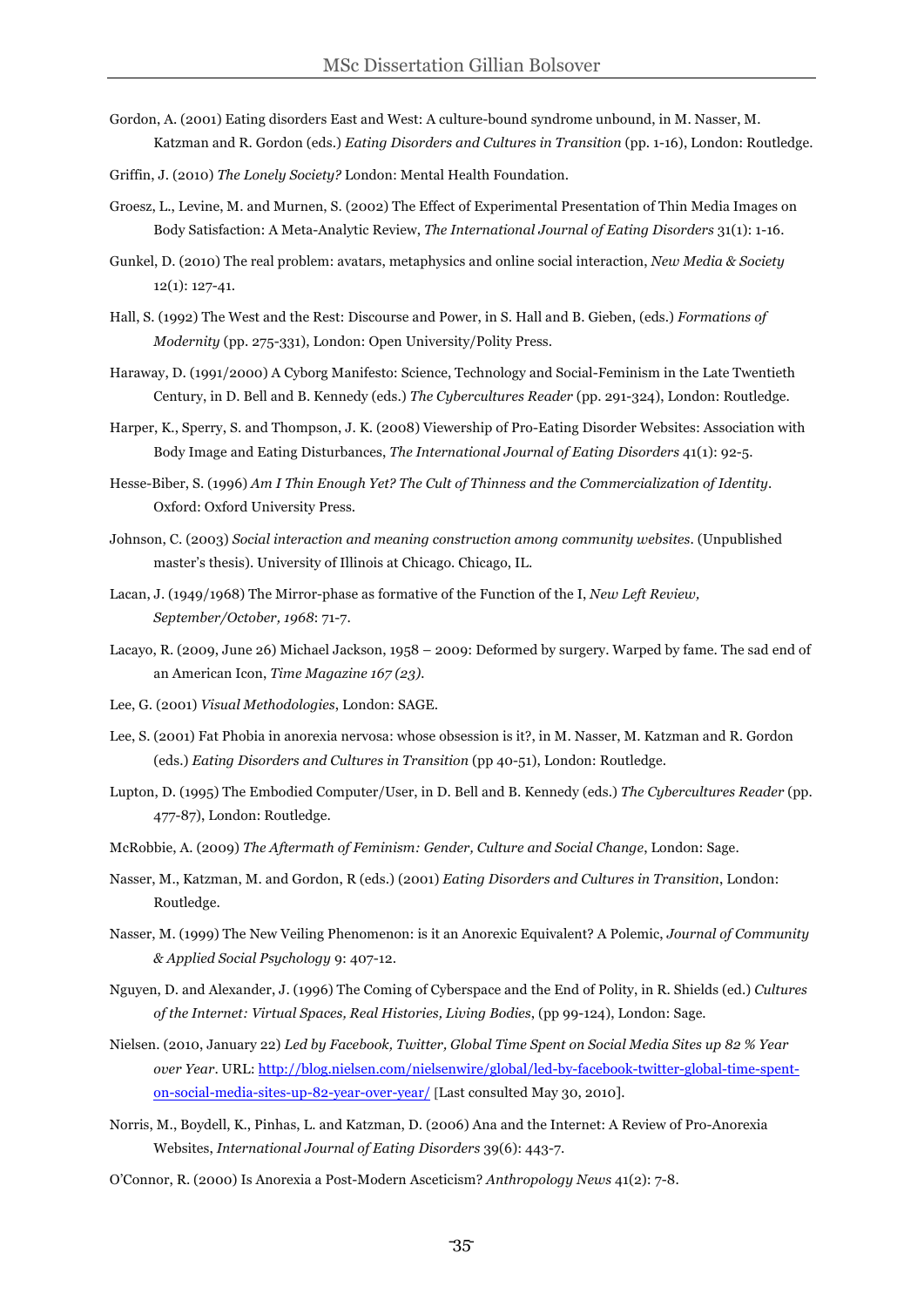- Palmer, R. (2001) Commentary I, in M. Nasser, M. Katzman and R. Gordon (eds.) *Eating Disorders and Cultures in Transition* (pp. 17-9), London: Routledge.
- Pew Internet and American Life Project. (2010, February 3) *Change in Internet access by age group, 2004 – 2009*. URL: http://www.pewinternet.org/Infographics/2010/Internet-acess-by-age-group-over-time.aspx [Last consulted May 30, 2010].
- Pollack, D. (2003) Pro-eating Disorder Websites: What Should be the Feminist Response, *Feminism & Psychology* 13(2): 246-51.
- Probyn, E. (2000) *Carnal Appetites: FoodSexIdentities*. London: Routledge.
- Rathner, G. (2001) Post-communism and the marketing of the thin ideal, in M. Nasser, M. Katzman and R. Gordon (eds.) *Eating Disorders and Cultures in Transition* (pp 93-104), London: Routledge.
- Shade, L. (2007) Weborexics: The Ethical Issues Surrounding Pro-Ana Websites, *Computers and Society* 32(7):
- Schur, E., Noonan, C., Polivy, J., Goldberg, J. & Buchwald, D. (2009) Genetic and environmental influences on restrained eating behavior, *International Journal of Eating Disorders* 42(8): 765–72.
- Sigman, A. (2009, February) The Biological Implications of Social Networking. *The Biologist 56(1). URL:*  http://www.aricsigman.com/IMAGES/Sigman\_lo.pdf [Last consulted May 30, 2010].
- Slater, D. (2002) Social Relationships and Identity Online and Offline, in L. Lievrouw and S. Livingstone (eds.) *The Handbook of New Media* (pp 53-46), London: Sage.
- Stårderud, F. (2001) Commentary II, in M. Nasser, M. Katzman and R. Gordon (eds.) *Eating Disorders and Cultures in Transition* (pp 37-9), London: Routledge.
- Sturken, M., & Cartwright, L. (2001) *Practices of Looking: An Introduction to Visual Culture*, Oxford: Oxford University Press.
- Tellis, W. (1997).Application of a case study methodology. *The Qualitative Report 3(3).* URL: http://www.nova.edu/ssss/QR/QR3-3/tellis2.html [Last consulted July 5, 2010].
- TNS (2008, Sept. 12) *Nearly a third of our leisure time is spent online*. URL: http://www.tnsglobal.com/news/news-6A7B1D614B284E20B26AA3A75601275B.aspx [Last consulted May 30, 2010].
- Turkle, S. (1995) *Life on the Screen: Identity in the Age of the Internet*, New York: Touchstone.
- Turkle, S. (2008) Always-on/Always-on-you: The Tethered Self, in J. Katz (ed.) *Handbook of Mobile Communications Studies* (pp 121-37), Cambridge: MIT Press.
- Vocks, S., Tuschen-Caffier, B., Pietrowsky, R., Rustenbach, S. J., Kersting, A. and Herpertz, S. (2010) Metaanalysis of the effectiveness of psychological and pharmacological treatments for binge eating disorder, *International Journal of Eating Disorders 43(3):* 205–217.
- Walstrom, M. (2000) The Eating Disorder is Not You: Applying Bakhtin's Theories in Analyzing Narrative Coconstruction in an Internet Support Group, *Studies in Symbolic Interaction* 23: 241-60.
- Yin, R. (1994) *Case Study Research: Design and Methods*. London: SAGE.
- Žižek, S. (1998) *The Cyberspace Real*. URL: http://www.egs.edu/faculty/slavoj-zizek/articles/the-cyberspacereal/ [Last consulted February 17, 2010].
- Zywica, J. and Danowski, J. (2008) The Faces of Facebookers: Investigating Social Enhancement and Social Compensation Hypotheses; Predicting Facebook™ and Offline Popularity from Sociability and Self-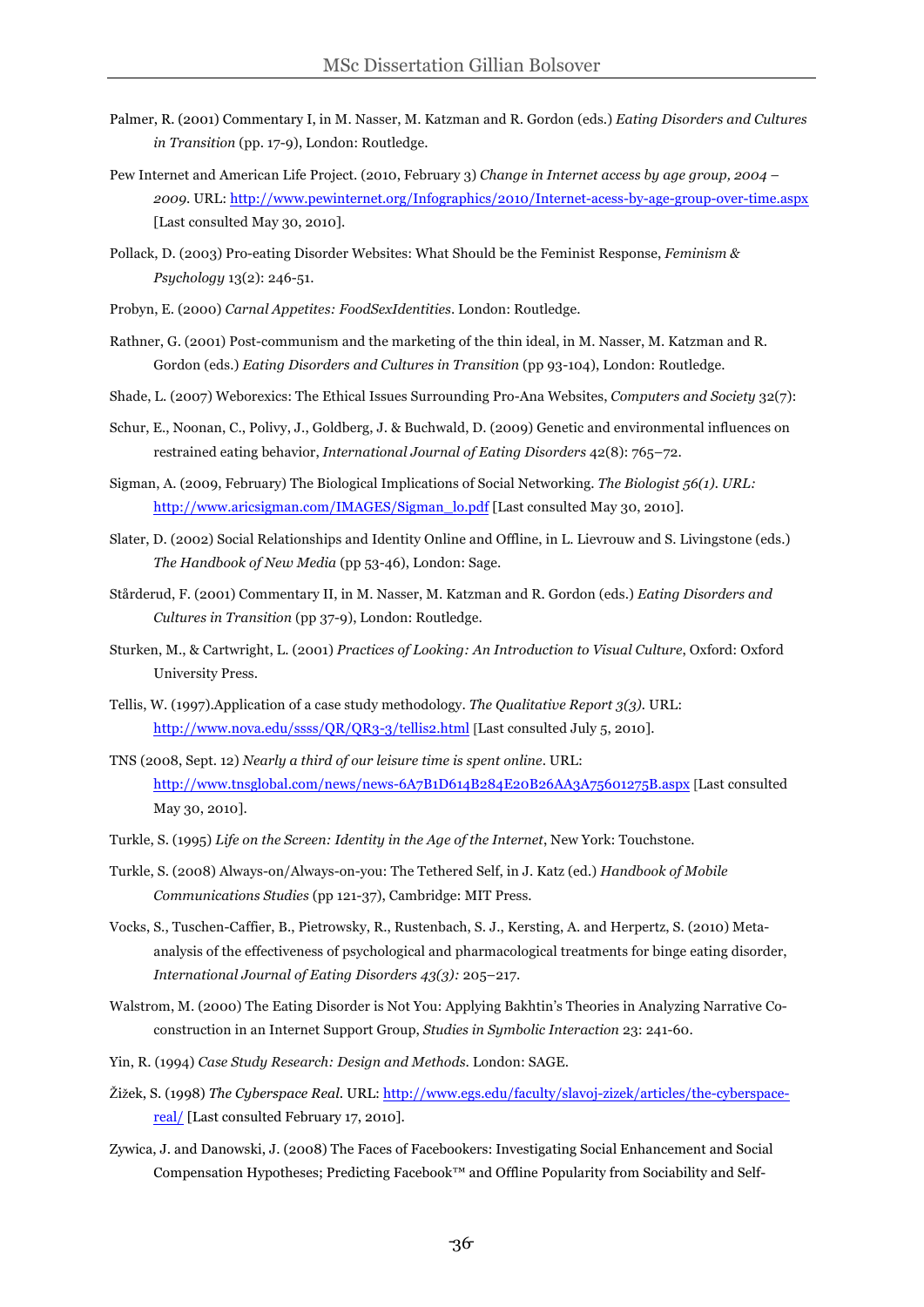Esteem, and Mapping the Meanings of Popularity with Semantic Networks, *Journal of Computer-Mediated Communication* 14(1): 1-34.